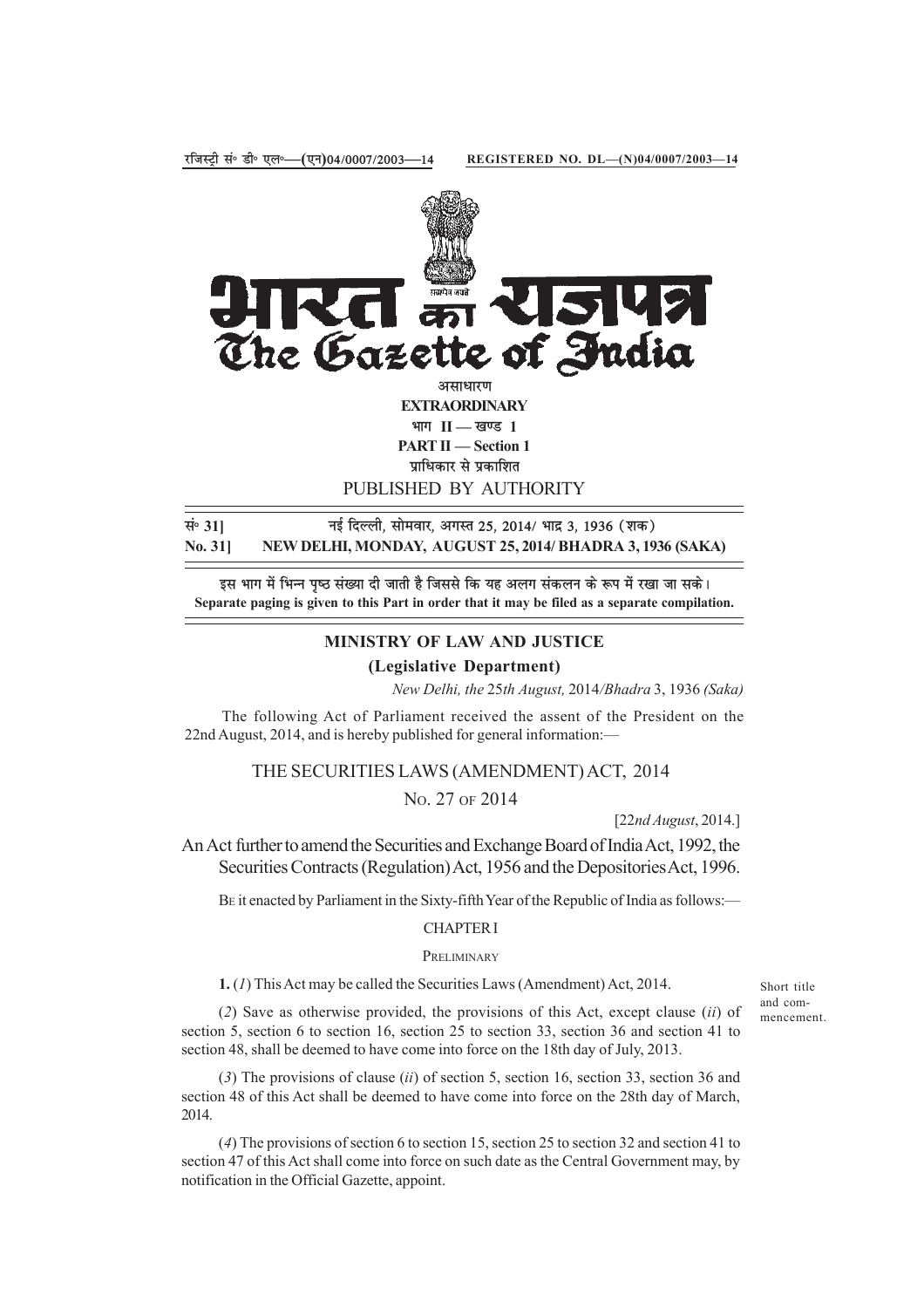#### CHAPTER II

AMENDMENTS TO THE SECURITIES AND EXCHANGE BOARD OF INDIA ACT, 1992

**2.** In section 11 of the Securities and Exchange Board of India Act, 1992 (hereafter in 15 of 1992. this Chapter referred to as the principal Act),— Amendment of section 11.

(*i*) in sub-section (*2*),-—

(*a*) for clause (*ia*), the following clause shall be substituted, namely:—

''(*ia*) calling for information and records from any person including any bank or any other authority or board or corporation established or constituted by or under any Central or State Act which, in the opinion of the Board, shall be relevant to any investigation or inquiry by the Board in respect of any transaction in securities;'';

(*b*) after clause (*ia*), the following clause shall be inserted and shall be deemed to have been inserted with effect from the 6th day of March, 1998, namely:—

''(*ib*) calling for information from, or furnishing information to, other authorities, whether in India or outside India, having functions similar to those of the Board, in the matters relating to the prevention or detection of violations in respect of securities laws, subject to the provisions of other laws for the time being in force in this regard:

Provided that the Board, for the purpose of furnishing any information to any authority outside India, may enter into an arrangement or agreement or understanding with such authority with the prior approval of the Central Government;";

(*ii*) after sub-section (*4*), the following sub-section shall be inserted, namely:—

''(*5*) The amount disgorged, pursuant to a direction issued, under section 11B of this Act or section 12A of the Securities Contracts (Regulation) Act, 1956 or section 19 of the Depositories Act, 1996, as the case may be, shall be credited to the Investor Protection and Education Fund established by the Board and such amount shall be utilised by the Board in accordance with the regulations made under this Act.''.

42 of 1956. 22 of 1996.

Amendment of section 11AA.

### **3.** In section 11AA of the principal Act,—

### $(i)$  in sub-section  $(I)$ ,—

(*a*) after the word, brackets and figure ''sub-section (*2*)'', the words, brackets, figure and letter ''or sub-section (*2A*)'' shall be inserted;

(*b*) the following proviso shall be inserted, namely:—

''Provided that any pooling of funds under any scheme or arrangement, which is not registered with the Board or is not covered under sub-section (*3*), involving a corpus amount of one hundred crore rupees or more shall be deemed to be a collective investment scheme.'';

(*ii*) in sub-section (*2*), in the opening portion, for the word ''company'', the word ''person'' shall be substituted;

 $(iii)$  after sub-section  $(2)$ , the following sub-section shall be inserted, namely:—

"(*2A*) Any scheme or arrangement made or offered by any person satisfying the conditions as may be specified in accordance with the regulations made under this Act.'';

 $(iv)$  in sub-section  $(3)$ ,—

(*a*) after the word, brackets and figure ''sub-section (*2*)'', the words, brackets, figure and letter ''or sub-section (*2A*)'' shall be inserted;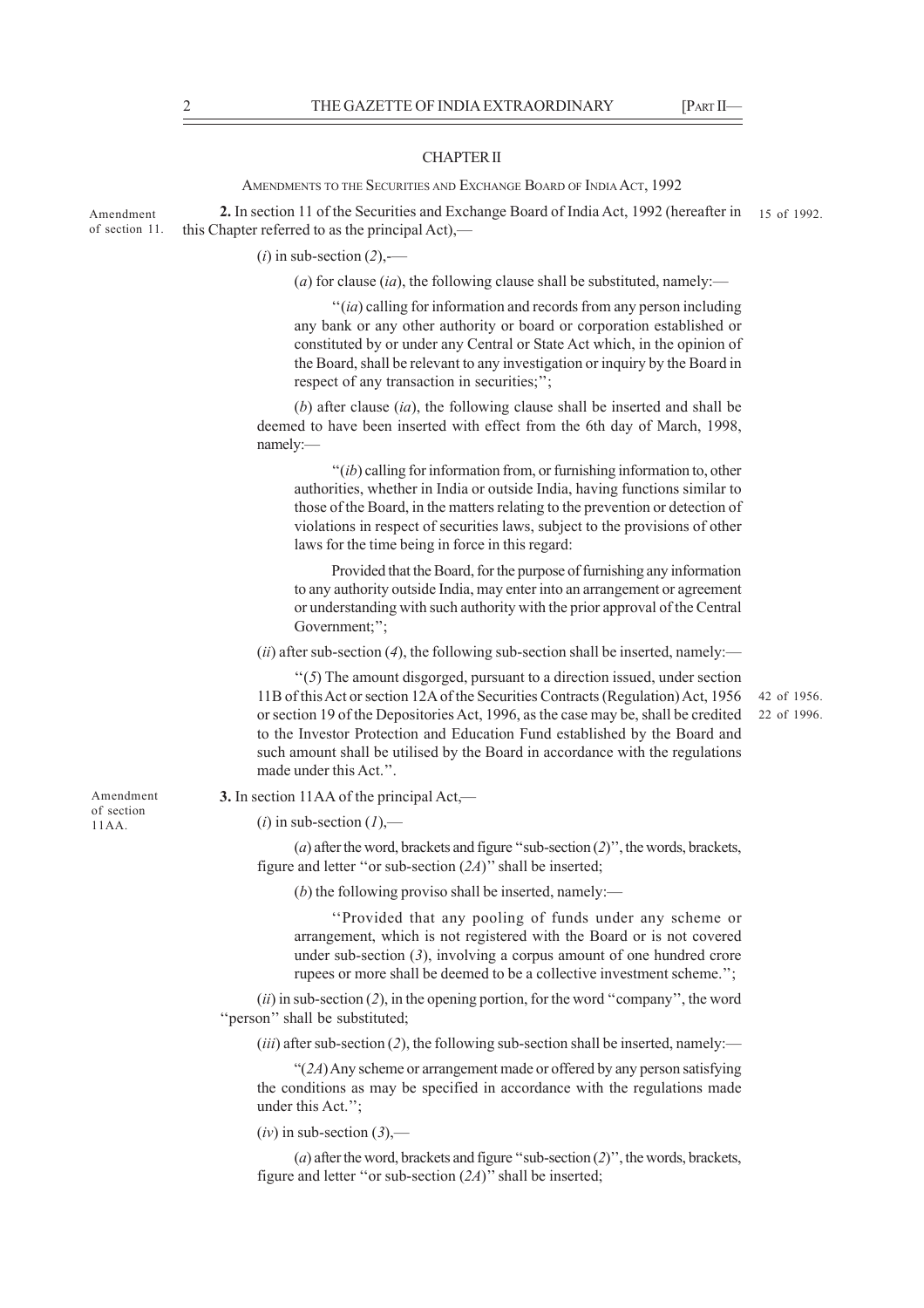(*b*) after clause (*viii*), the following clause shall be inserted, namely:—

"(ix) such other scheme or arrangement which the Central Government may, in consultation with the Board, notify,''.

**4.** In section 11B of the principal Act, the following *Explanation* shall be inserted, namely:—

''*Explanation*.—For the removal of doubts, it is hereby declared that the power to issue directions under this section shall include and always be deemed to have been included the power to direct any person, who made profit or averted loss by indulging in any transaction or activity in contravention of the provisions of this Act or regulations made thereunder, to disgorge an amount equivalent to the wrongful gain made or loss averted by such contravention.''.

**5.** In section 11C of the principal Act,-—

(*i*) in sub-section (*8*), for the words ''the Judicial Magistrate of the first class having jurisdiction'', the words ''the Magistrate or Judge of such designated court in Mumbai, as may be notified by the Central Government'' shall be substituted;

 $(iii)$  after sub-section  $(8)$ , the following sub-section shall be inserted, namely:—

''(*8A*) The authorised officer may requisition the services of any police officer or any officer of the Central Government, or of both, to assist him for all or any of the purposes specified in sub-section (*8*) and it shall be the duty of every such officer to comply with such requisition.";

(*iii*) in sub-section (*9*), for the words ''the Magistrate'' occurring at both the places, the words ''the Magistrate or Judge of the Designated Court'' shall be substituted;

(*iv*) in sub-section (*10*), for the words ''the Magistrate'', the words ''the Magistrate or Judge of the Designated Court'' shall be substituted.

**6.** In section 15A of the principal Act, in clauses (*a*), (*b*) and (*c*), for the words ''of one lakh rupees for each day during which such failure continues or one crore rupees, whichever is less'', the words ''which shall not be less than one lakh rupees but which may extend to one lakh rupees for each day during which such failure continues subject to a maximum of one crore rupees'' shall be substituted. of section15A

**7.** In section 15B of the principal Act, for the words ''of one lakh rupees for each day during which such failure continues or one crore rupees, whichever is less'', the words ''which shall not be less than one lakh rupees but which may extend to one lakh rupees for each day during which such failure continues subject to a maximum of one crore rupees'' shall be substituted.

**8.** In section 15C of the principal Act, for the words ''of one lakh rupees for each day during which such failure continues or one crore rupees, whichever is less'', the words ''which shall not be less than one lakh rupees but which may extend to one lakh rupees for each day during which such failure continues subject to a maximum of one crore rupees'' shall be substituted.

**9.** In section 15D of the principal Act,—

(*i*) in clause (*a*), for the words ''of one lakh rupees for each day during which he sponsors or carries on any collective investment scheme including mutual funds, or one crore rupees, whichever is less'', the words ''which shall not be less than one lakh rupees but which may extend to one lakh rupees for each day during which he sponsors or carries on any such collective investment scheme including mutual funds subject to a maximum of one crore rupees'' shall be substituted;

 $(iii)$  in clauses  $(b)$ ,  $(c)$ ,  $(d)$ ,  $(e)$  and  $(f)$ , for the words "of one lakh rupees for each day during which such failure continues or one crore rupees, whichever is less'', the words ''which shall not be less than one lakh rupees but which may extend to one lakh

Amendment of section 11B.

Amendment of section 11C.

Amendment

Amendment of section 15B.

Amendment of section 15C.

Amendment of section 15D.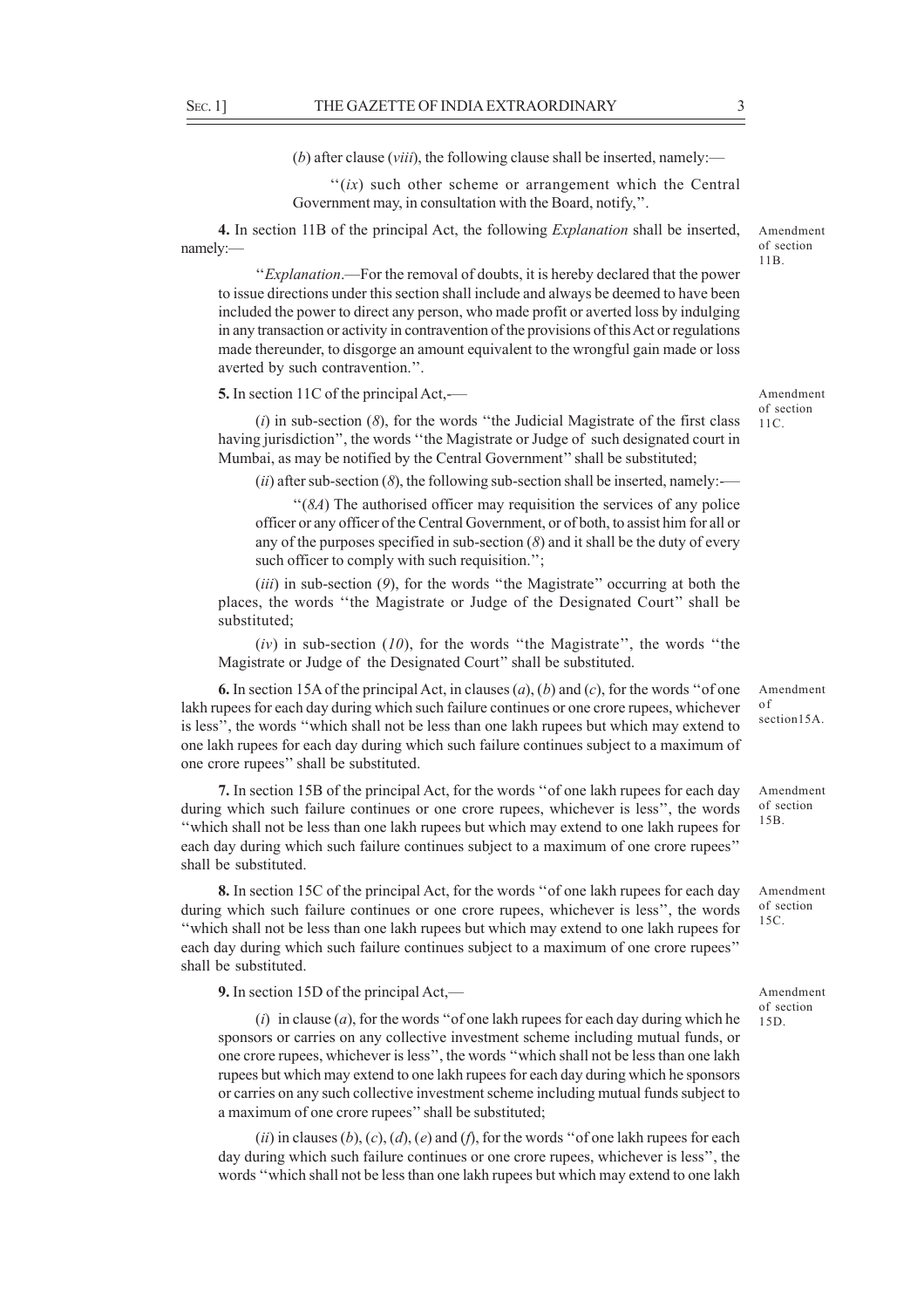rupees for each day during which such failure continues subject to a maximum of one crore rupees'' shall be substituted. **10.** In section 15E of the principal Act, for the words ''of one lakh rupees for each day during which such failure continues or one crore rupees, whichever is less'', the words ''which shall not be less than one lakh rupees but which may extend to one lakh rupees for each day during which such failure continues subject to a maximum of one crore rupees'' shall be substituted. **11.** In section 15F of the principal Act,—  $(i)$  in clause  $(a)$ , for the words "a penalty not exceeding five times the amount". extend to" shall be substituted; (*ii*) in clause (*b*), for the words ''of one lakh rupees for each day during which mutual funds subject to a maximum of one crore rupees'' shall be substituted; (*iii*) in clause (*c*), for the words ''of one lakh rupees or five times the amount of extend to five times the amount of brokerage'' shall be substituted. **12.** In section 15G of the principal Act, for the words ''of twenty-five crore rupees or shall be substituted. **13.** In section 15H of the principal Act, for the words ''of twenty-five crore rupees or three times the amount of profits made out of such failure, whichever is higher'', the words ''which shall not be less than ten lakh rupees but which may extend to twenty-five crore rupees or three times the amount of profits made out of such failure, whichever is higher'' shall be substituted. **14.** In section 15HA of the principal Act, for the words ''of twenty- five crore rupees or three times the amount of profits made out of such practices, whichever is higher'', the words ''which shall not be less than five lakh rupees but which may extend to twenty-five crore rupees or three times the amount of profits made out of such practices, whichever is higher'' shall be substituted. **15.** In section 15HB of the principal Act, for the words ''liable to a penalty which may extend to one crore rupees'', the words '' liable to a penalty which shall not be less than one lakh rupees but which may extend to one crore rupees'' shall be substituted. **16.** In section 15-I of the principal Act, after sub-section (*2*), the following sub-section shall be inserted, namely:-— ''(*3*) The Board may call for and examine the record of any proceedings under this section and if it considers that the order passed by the adjudicating officer is erroneous to the extent it is not in the interests of the securities market, it may, after making or causing to be made such inquiry as it deems necessary, pass an order enhancing the quantum of penalty, if the circumstances of the case so justify: Amendment of section 15E. Amendment of section 15F. Amendment of section 15G. Amendment of section 15H. Amendment of section 15HA. Amendment of section 15HB. Amendment of section 15-I.

> Provided that no such order shall be passed unless the person concerned has been given an opportunity of being heard in the matter:

> Provided further that nothing contained in this sub-section shall be applicable after an expiry of a period of three months from the date of the order passed by the adjudicating officer or disposal of the appeal under section 15T, whichever is earlier.''.

the words, ''a penalty which shall not be less than one lakh rupees but which may

such failure continues, or one crore rupees, whichever is less'', the words ''which shall not be less than one lakh rupees but which may extend to one lakh rupees for each day during which he sponsors or carries on any such collective investment scheme including

brokerage'', the words ''which shall not be less than one lakh rupees but which may

three times the amount of profits made out of insider trading, whichever is higher'', the words ''which shall not be less than ten lakh rupees but which may extend to twenty-five crore rupees or three times the amount of profits made out of insider trading, whichever is higher''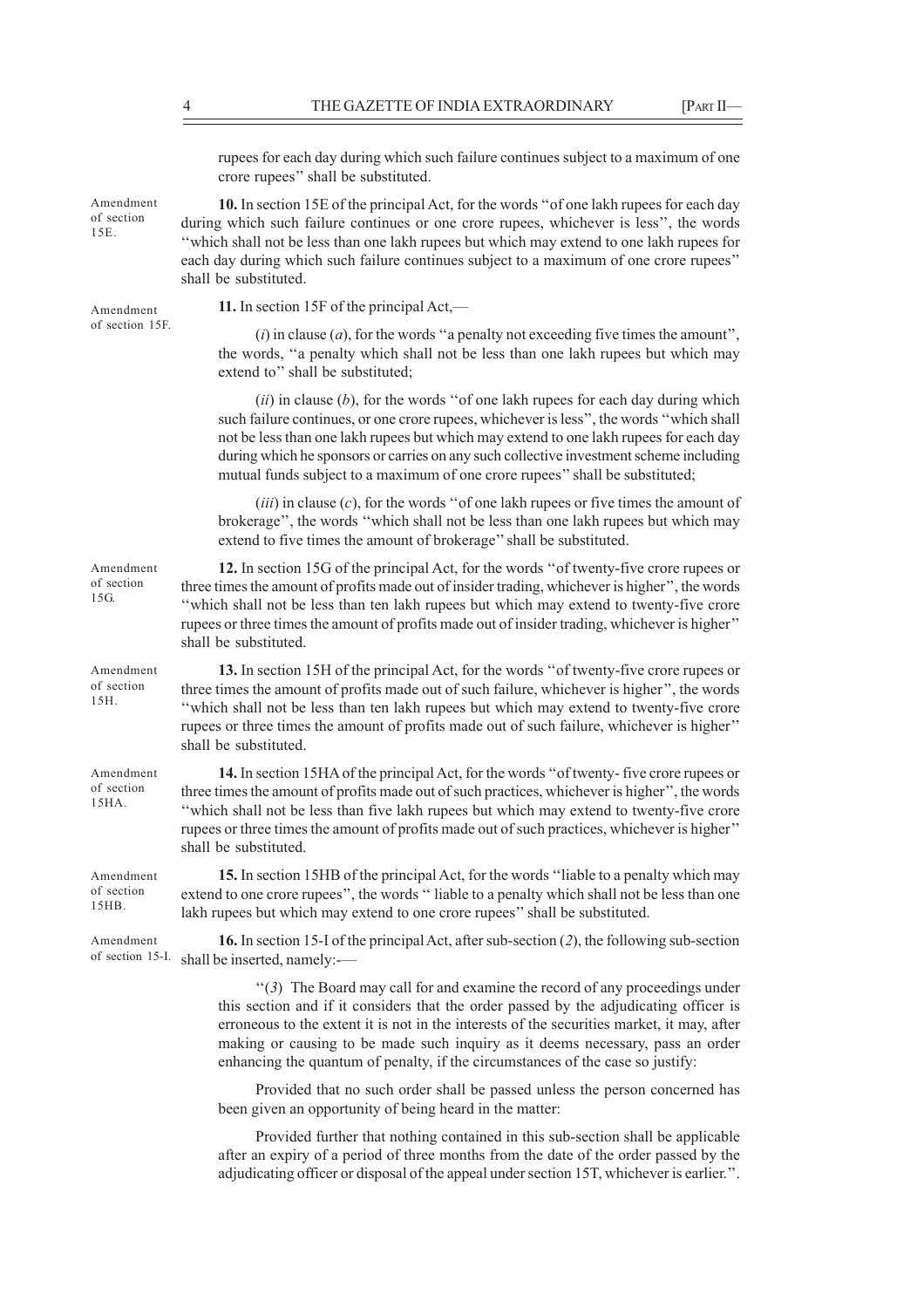**17.** After section 15JA of the principal Act, the following section shall be inserted and shall be deemed to have been inserted with effect from the 20th day of April, 2007, namely:—

''15JB. (*1*) Notwithstanding anything contained in any other law for the time being in force, any person, against whom any proceedings have been initiated or may be initiated under section 11, section 11B, section 11D, sub-section (*3*) of section 12 or section 15-I, may file an application in writing to the Board proposing for settlement of the proceedings initiated or to be initiated for the alleged defaults.

(*2*) The Board may, after taking into consideration the nature, gravity and impact of defaults, agree to the proposal for settlement, on payment of such sum by the defaulter or on such other terms as may be determined by the Board in accordance with the regulations made under this Act.

(*3*) The settlement proceedings under this section shall be conducted in accordance with the procedure specified in the regulations made under this Act.

(*4*) No appeal shall lie under section 15T against any order passed by the Board or adjudicating officer, as the case may be, under this section.''.

| <b>18.</b> In section 15T of the principal Act, sub-section (2) shall be omitted.                      | Amendment<br>of section<br>15T                                    |
|--------------------------------------------------------------------------------------------------------|-------------------------------------------------------------------|
| 19. In section 26 of the principal Act, sub-section $(2)$ shall be omitted.                            | Amendment<br>of section 26.                                       |
| <b>20.</b> After section 26 of the principal Act, the following sections shall be inserted,<br>namely: | Insertion of<br>new sections<br>26A, 26B,<br>26C, 26D and<br>26E. |
| "26A. (1) The Central Government may, for the purpose of providing speedy                              | Establishment                                                     |

26A. (*1*) The Central Government may, for the purpose of providing speedy trial of offences under this Act, by notification, establish or designate as many Special Courts as may be necessary.

(*2*) A Special Court shall consist of a single judge who shall be appointed by the Central Government with the concurrence of the Chief Justice of the High Court within whose jurisdiction the judge to be appointed is working.

(*3*) A person shall not be qualified for appointment as a judge of a Special Court unless he is, immediately before such appointment, holding the office of a Sessions Judge or an Additional Sessions Judge, as the case may be.

26B. Notwithstanding anything contained in the Code of Criminal Procedure, 1973, all offences under this Act committed prior to the date of commencement of the Securities Laws (Amendment) Act, 2014 or on or after the date of such commencement, shall be taken cognizance of and tried by the Special Court established for the area in which the offence is committed or where there are more Special Courts than one for such area, by such one of them as may be specified in this behalf by the High Court concerned. 2 of 1974.

26C. The High Court may exercise, so far as may be applicable, all the powers conferred by Chapters XXIX and XXX of the Code of Criminal Procedure, 1973 on a High Court, as if a Special Court within the local limits of the jurisdiction of the High Court were a Court of Session trying cases within the local limits of the jurisdiction of the High Court. 2 of 1974.

26D. (*1*) Save as otherwise provided in this Act, the provisions of the Code of Criminal Procedure, 1973 shall apply to the proceedings before a Special Court and for the purposes of the said provisions, the Special Court shall be deemed to be a Court of Session and the person conducting prosecution before a Special Court shall be deemed 2 of 1974.

**Offences** triable by Special Courts.

of Special **Courts** 

Appeal and revision.

Application of Code to proceedings before Special Court.

Insertion of new section 15JB.

Settlement of administrative and civil proceedings.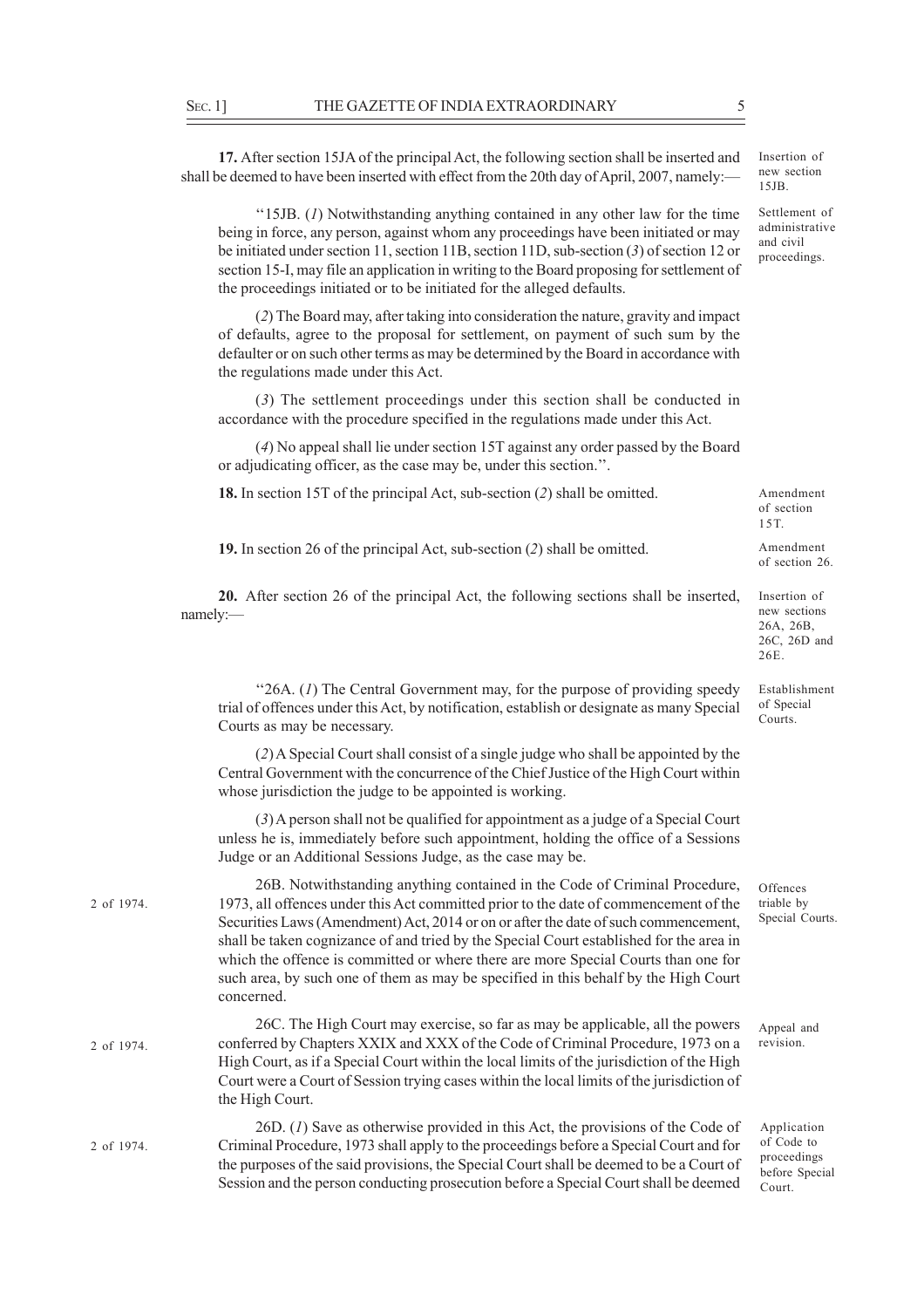to be a Public Prosecutor within the meaning of clause (*u*) of section 2 of the Code of Criminal Procedure, 1973.

(*2*) The person conducting prosecution referred to in sub-section (*1*) should have been in practice as an advocate for not less than seven years or should have held a post, for a period of not less than seven years, under the Union or a State, requiring special knowledge of law.

26E. Any offence committed under this Act, which is triable by a Special Court shall, until a Special Court is established, be taken cognizance of and tried by a Court of Session exercising jurisdiction over the area, notwithstanding anything contained in the Code of Criminal Procedure, 1973:

Provided that nothing contained in this section shall affect the powers of the High Court under section 407 of the Code of Criminal Procedure, 1973 to transfer any case or class of cases taken cognizance by a Court of Session under this section.''.

2 of 1974.

2 of 1974.

**21.** After section 28 of the principal Act, the following section shall be inserted, namely:— Insertion of new section 28A.

> '28A. (*1*) If a person fails to pay the penalty imposed by the adjudicating officer or fails to comply with any direction of the Board for refund of monies or fails to comply with a direction of disgorgement order issued under section 11B or fails to pay any fees due to the Board, the Recovery Officer may draw up under his signature a statement in the specified form specifying the amount due from the person (such statement being hereafter in this Chapter referred to as certificate) and shall proceed to recover from such person the amount specified in the certificate by one or more of the following modes, namely:—

> > (*a*) attachment and sale of the person's movable property;

(*b*) attachment of the person's bank accounts;

(*c*) attachment and sale of the person's immovable property;

(*d*) arrest of the person and his detention in prison;

(*e*) appointing a receiver for the management of the person's movable and immovable properties,

and for this purpose, the provisions of sections 220 to 227, 228A, 229, 232, the Second and Third Schedules to the Income-tax Act, 1961 and the Income-tax (Certificate Proceedings) Rules, 1962, as in force from time to time, in so far as may be, apply with necessary modifications as if the said provisions and the rules made thereunder were the provisions of this Act and referred to the amount due under this Act instead of to income-tax under the Income-tax Act, 1961.

*Explanation* 1.— For the purposes of this sub-section, the person's movable or immovable property or monies held in bank accounts shall include any property or monies held in bank accounts which has been transferred directly or indirectly on or after the date when the amount specified in certificate had become due, by the person to his spouse or minor child or son's wife or son's minor child, otherwise than for adequate consideration, and which is held by, or stands in the name of, any of the persons aforesaid; and so far as the movable or immovable property or monies held in bank accounts so transferred to his minor child or his son's minor child is concerned, it shall, even after the date of attainment of majority by such minor child or son's minor child, as the case may be, continue to be included in the person's movable or immovable property or monies held in bank accounts for recovering any amount due from the person under this Act.

*Explanation* 2.— Any reference under the provisions of the Second and Third Schedules to the Income-tax Act, 1961 and the Income-tax (Certificate Proceedings)

Transitional provisions.

Recovery of amounts.

43 of 1961.

43 of 1961.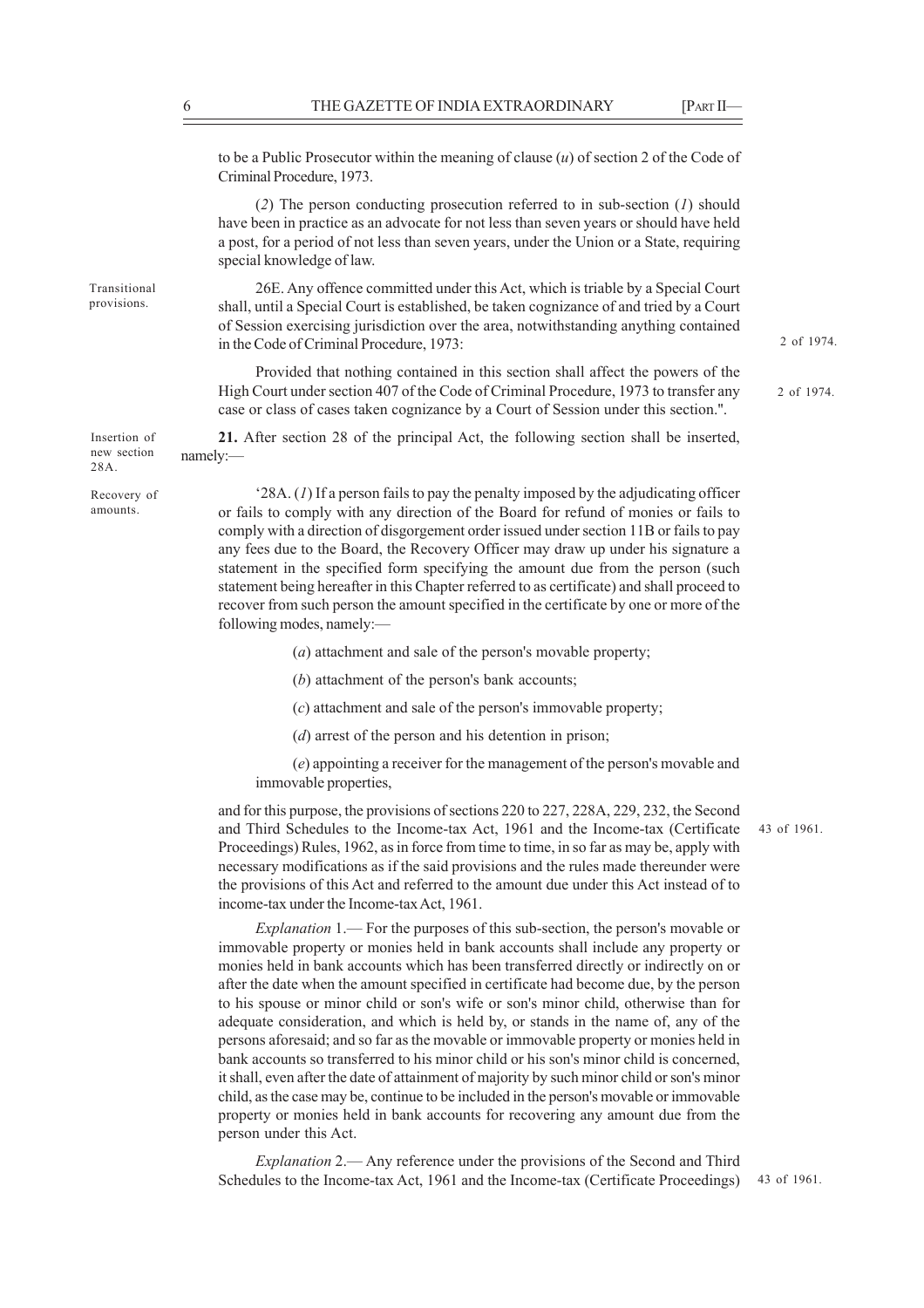Rules, 1962 to the assessee shall be construed as a reference to the person specified in the certificate.

43 of 1961.

*Explanation* 3.— Any reference to appeal in Chapter XVIID and the Second Schedule to the Income-tax Act, 1961, shall be construed as a reference to appeal before the Securities Appellate Tribunal under section 15T of this Act.

(*2*) The Recovery Officer shall be empowered to seek the assistance of the local district administration while exercising the powers under sub-section (*1*).

(*3*) Notwithstanding anything contained in any other law for the time being in force, the recovery of amounts by a Recovery Officer under sub-section (*1*), pursuant to non-compliance with any direction issued by the Board under section 11B, shall have precedence over any other claim against such person.

(*4*) For the purposes of sub-sections (*1*), (*2*) and (*3*), the expression ''Recovery Officer'' means any officer of the Board who may be authorised, by general or special order in writing, to exercise the powers of a Recovery Officer.'.

**22.** In section 30 of the principal Act, in sub-section (*2*),—

Amendment of section 30.

 $(i)$  after clause  $(c)$ , the following clauses shall be inserted, namely:—

''(*ca*) the utilisation of the amount credited under sub-section (*5*) of section 11;

(*cb*) the fulfilment of other conditions relating to collective investment scheme under sub-section (*2A*) of section 11AA;";

 $(iii)$  after clause (*d*), the following clauses shall be inserted, namely:—

''(*da*) the terms determined by the Board for settlement of proceedings under sub-section (*2*) and the procedure for conducting of settlement proceedings under sub-section (*3*) of section 15JB;

(*db*) any other matter which is required to be, or may be, specified by regulations or in respect of which provision is to be made by regulations.''.

**23.** After section 34 of the principal Act, the following section shall be inserted, namely:—

Insertion of new section 34A.

Validation of certain acts.

Amendment of section 12A.

''34A. Any act or thing done or purporting to have been done under the principal Act, in respect of calling for information from, or furnishing information to, other authorities, whether in India or outside India, having functions similar to those of the Board and in respect of settlement of administrative and civil proceedings, shall, for all purposes, be deemed to be valid and effective as if the amendments made to the principal Act had been in force at all material times.''.

#### CHAPTER III

AMENDMENTS TO THE SECURITIES CONTRACTS (REGULATION) ACT, 1956

42 of 1956.

**24.** In section 12A of the Securities Contracts (Regulation) Act, 1956 (hereafter in this Chapter referred to as the principal Act), the following *Explanation* shall be inserted, namely:—

''*Explanation*.— For the removal of doubts, it is hereby declared that power to issue directions under this section shall include and always be deemed to have been included the power to direct any person, who made profit or averted loss by indulging in any transaction or activity in contravention of the provisions of this Act or regulations made thereunder, to disgorge an amount equivalent to the wrongful gain made or loss averted by such contravention.''.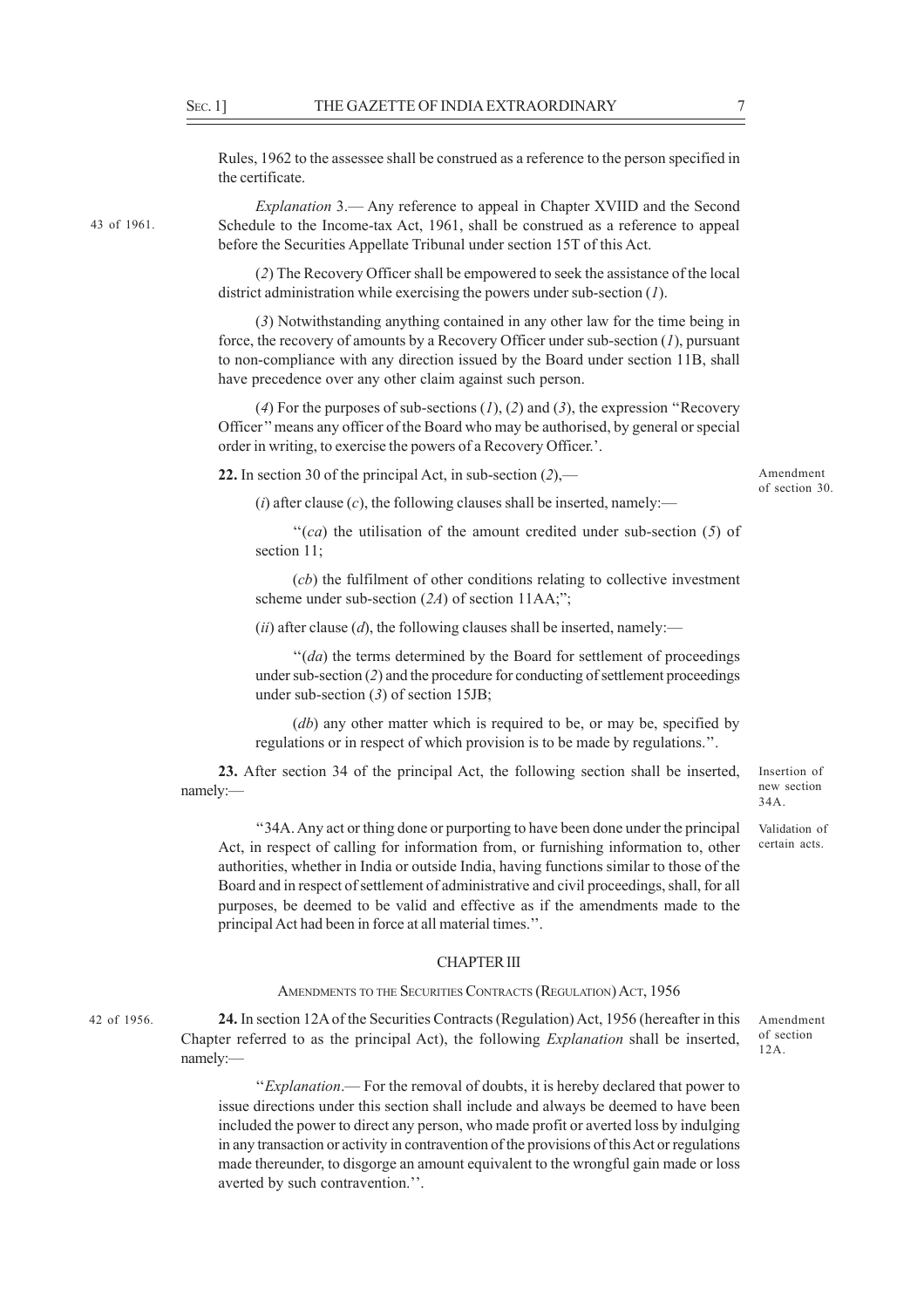| 25. In section 23A of the principal Act, in clauses (a) and (b), for the words "of one lakh<br>rupees for each day during which such failure continues or one crore rupees, whichever is<br>less", the words "which shall not be less than one lakh rupees but which may extend to one<br>lakh rupees for each day during which such failure continues subject to a maximum of one<br>crore rupees" shall be substituted.              |  |  |
|----------------------------------------------------------------------------------------------------------------------------------------------------------------------------------------------------------------------------------------------------------------------------------------------------------------------------------------------------------------------------------------------------------------------------------------|--|--|
| 26. In section 23B of the principal Act, for the words "of one lakh rupees for each day<br>during which such failure continues or one crore rupees, whichever is less", the words<br>"which shall not be less than one lakh rupees but which may extend to one lakh rupees for<br>each day during which such failure continues subject to a maximum of one crore rupees"<br>shall be substituted.                                      |  |  |
| 27. In section 23C of the principal Act, for the words "of one lakh rupees for each day<br>during which such failure continues or one crore rupees, whichever is less", the words<br>"which shall not be less than one lakh rupees but which may extend to one lakh rupees for<br>each day during which such failure continues subject to a maximum of one crore rupees"<br>shall be substituted.                                      |  |  |
| 28. In section 23D of the principal Act, for the words "liable to a penalty not exceeding<br>one crore rupees", the words "liable to a penalty which shall not be less than one lakh rupees<br>but which may extend to one crore rupees" shall be substituted.                                                                                                                                                                         |  |  |
| 29. In section 23E of the principal Act, for the words "liable to a penalty not exceeding<br>twenty-five crore rupees", the words "liable to a penalty which shall not be less than five<br>lakh rupees but which may extend to twenty-five crore rupees" shall be substituted.                                                                                                                                                        |  |  |
| 30. In section 23F of the principal Act, for the words "liable to a penalty not exceeding<br>twenty-five crore rupees", the words "liable to a penalty which shall not be less than five<br>lakh rupees but which may extend to twenty-five crore rupees" shall be substituted.                                                                                                                                                        |  |  |
| 31. In section 23G of the principal Act, for the words "liable to a penalty not exceeding<br>twenty-five crore rupees", the words "liable to a penalty which shall not be less than five<br>lakh rupees but which may extend to twenty-five crore rupees" shall be substituted.                                                                                                                                                        |  |  |
| 32. In section 23H of the principal Act, for the words "liable to a penalty which may<br>extend to one crore rupees", the words "liable to a penalty which shall not be less than one<br>lakh rupees but which may extend to one crore rupees" shall be substituted.                                                                                                                                                                   |  |  |
| 33. In section 23-I of the principal Act, after sub-section $(2)$ , the following sub-section<br>shall be inserted, namely:-                                                                                                                                                                                                                                                                                                           |  |  |
| "(3) The Board may call for and examine the record of any proceedings under<br>this section and if it considers that the order passed by the adjudicating officer is<br>erroneous to the extent it is not in the interests of the securities market, it may, after<br>making or causing to be made such inquiry as it deems necessary, pass an order<br>enhancing the quantum of penalty, if the circumstances of the case so justify: |  |  |
| Provided that no such order shall be passed unless the person concerned has<br>been given an opportunity of being heard in the matter:                                                                                                                                                                                                                                                                                                 |  |  |
| Provided further that nothing contained in this sub-section shall be applicable<br>after an expiry of a period of three months from the date of the order passed by the<br>adjudicating officer or disposal of the appeal under section 23L, whichever is earlier.".                                                                                                                                                                   |  |  |
| 34. After section 23J of the principal Act, the following section shall be inserted and<br>shall be deemed to have been inserted with effect from the 20th day of April, 2007, namely:                                                                                                                                                                                                                                                 |  |  |
| "23JA. (1) Notwithstanding anything contained in any other law for the time<br>being in force, any person, against whom any proceedings have been initiated or may<br>be initiated under section 12A or section 23-I, may file an application in writing to the<br>Board proposing for settlement of the proceedings initiated or to be initiated for the<br>alleged defaults.                                                         |  |  |
|                                                                                                                                                                                                                                                                                                                                                                                                                                        |  |  |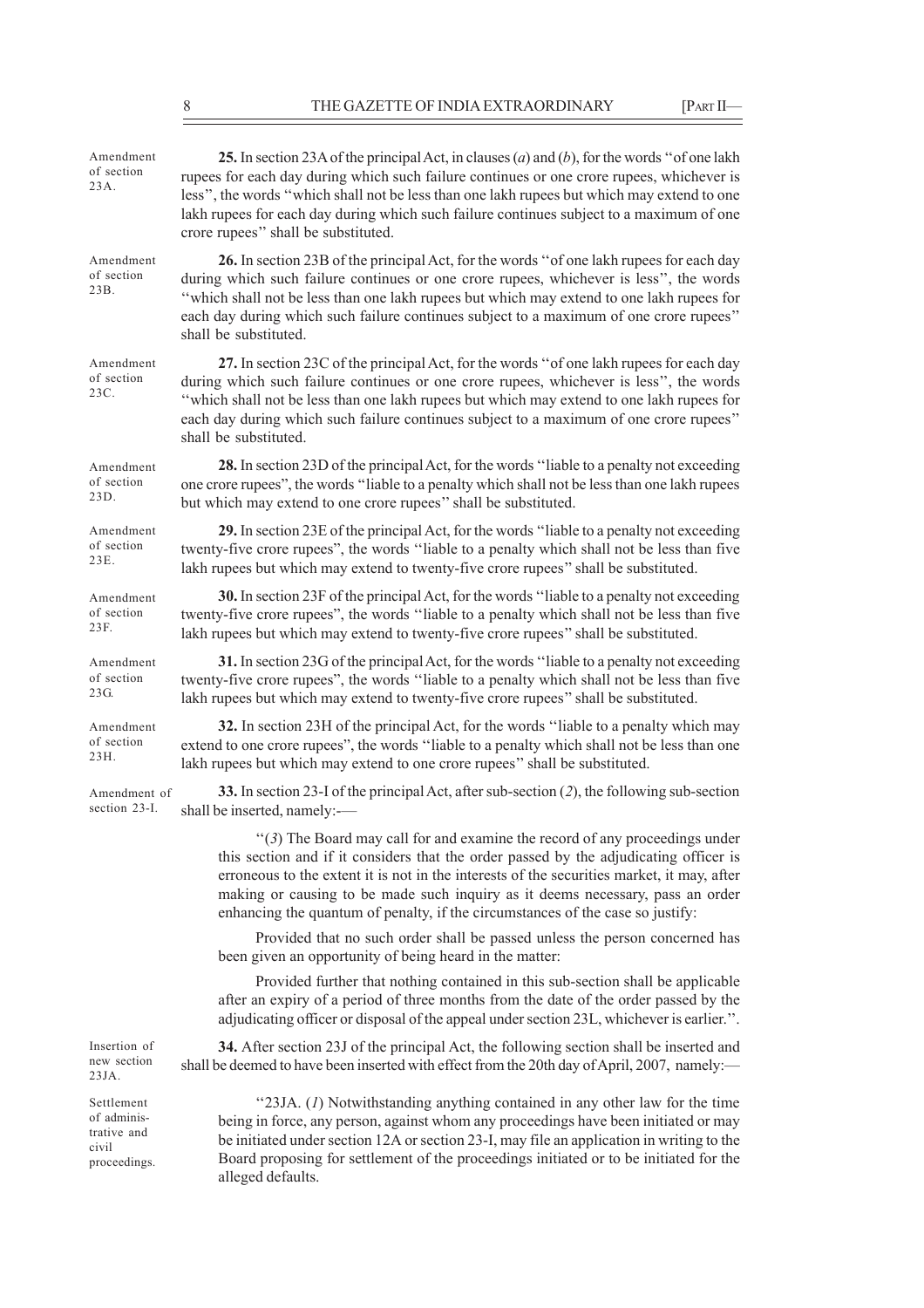15 of 1992.

15 of 1992.

43 of 1961.

(*2*) The Board may, after taking into consideration the nature, gravity and impact of defaults, agree to the proposal for settlement, on payment of such sum by the defaulter or on such other terms as may be determined by the Board in accordance with the regulations made under the Securities and Exchange Board of India Act, 1992.

(*3*) For the purposes of settlement under this section, the procedure as specified by the Board under the Securities and Exchange Board of India Act, 1992 shall apply.

(*4*) No appeal shall lie under section 23L against any order passed by the Board or the adjudicating officer, as the case may be, under this section.''.

**35.** After section 23JA of the principal Act as so inserted, the following section shall be inserted, namely:—

Insertion of new section  $23IB$ 

Recovery of amounts.

'23JB. (*1*) If a person fails to pay the penalty imposed by the adjudicating officer or fails to comply with a direction of disgorgement order issued under section 12A or fails to pay any fees due to the Board, the Recovery Officer may draw up under his signature a statement in the specified form specifying the amount due from the person (such statement being hereafter in this Chapter referred to as certificate) and shall proceed to recover from such person the amount specified in the certificate by one or more of the following modes, namely:—

(*a*) attachment and sale of the person's movable property;

(*b*) attachment of the person's bank accounts;

(*c*) attachment and sale of the person's immovable property;

(*d*) arrest of the person and his detention in prison;

(*e*) appointing a receiver for the management of the person's movable and immovable properties,

and for this purpose, the provisions of sections 220 to 227, 228A, 229, 232, the Second and Third Schedules to the Income-tax Act, 1961 and the Income-tax (Certificate Proceedings) Rules, 1962, as in force from time to time, in so far as may be, apply with necessary modifications as if the said provisions and the rules thereunder were the provisions of this Act and referred to the amount due under this Act instead of to income-tax under the Income-tax Act, 1961.

*Explanation* 1.— For the purposes of this sub-section, the person's movable or immovable property or monies held in bank accounts shall include any property or monies held in bank accounts which has been transferred, directly or indirectly on or after the date when the amount specified in certificate had become due, by the person to his spouse or minor child or son's wife or son's minor child, otherwise than for adequate consideration, and which is held by, or stands in the name of, any of the persons aforesaid; and so far as the movable or immovable property or monies held in bank accounts so transferred to his minor child or his son's minor child is concerned, it shall, even after the date of attainment of majority by such minor child or son's minor child, as the case may be, continue to be included in the person's movable or immovable property or monies held in bank accounts for recovering any amount due from the person under this Act.

*Explanation* 2.— Any reference under the provisions of the Second and Third Schedules to the Income-tax Act, 1961 and the Income-tax (Certificate Proceedings) Rules, 1962 to the assessee shall be construed as a reference to the person specified in the certificate. 43 of 1961.

*Explanation* 3.— Any reference to appeal in Chapter XVIID and the Second Schedule to the Income-tax Act, 1961, shall be construed as a reference to appeal before the Securities Appellate Tribunal under section 23L of this Act. 43 of 1961.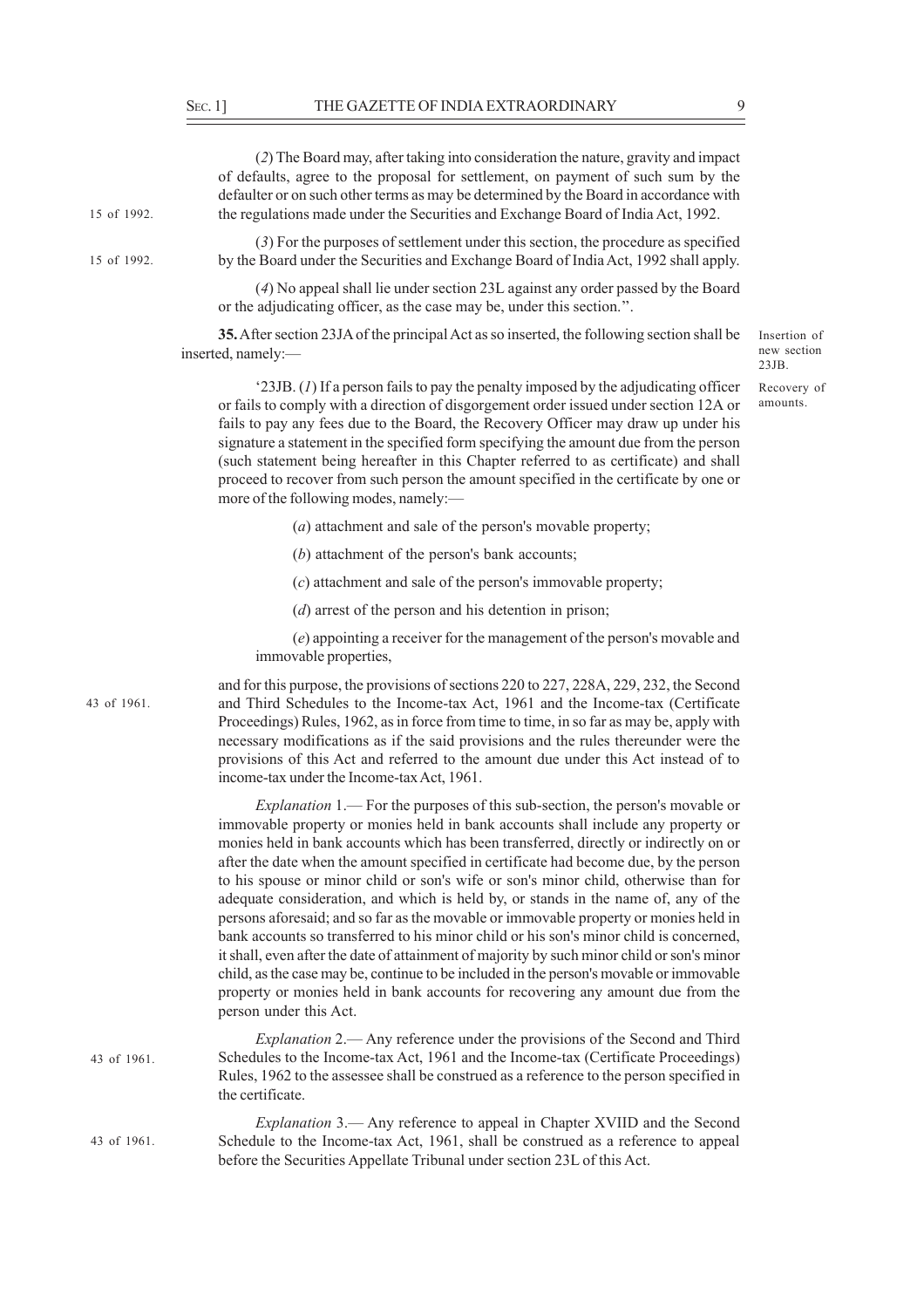|                                                                      | (2) The Recovery Officer shall be empowered to seek the assistance of the local<br>district administration while exercising the powers under sub-section $(1)$ .                                                                                                                                                                                                                                                                                                                                                                                |            |
|----------------------------------------------------------------------|-------------------------------------------------------------------------------------------------------------------------------------------------------------------------------------------------------------------------------------------------------------------------------------------------------------------------------------------------------------------------------------------------------------------------------------------------------------------------------------------------------------------------------------------------|------------|
|                                                                      | (3) Notwithstanding anything contained in any other law for the time being in<br>force, the recovery of amounts by a Recovery Officer under sub-section $(I)$ , pursuant<br>to non-compliance with any direction issued by the Board under section 12A, shall<br>have precedence over any other claim against such person.                                                                                                                                                                                                                      |            |
|                                                                      | (4) For the purposes of sub-sections $(1)$ , $(2)$ and $(3)$ , the expression "Recovery<br>Officer" means any officer of the Board who may be authorised, by general or special<br>order in writing to exercise the powers of a Recovery Officer.'.                                                                                                                                                                                                                                                                                             |            |
| Amendment<br>of section<br>23L.                                      | 36. In section 23L of the principal Act, in sub-section $(I)$ , after the word, figure<br>and letter "section 4B", the words, brackets, figures and letter "or sub-section (3) of<br>section 23-I" shall be inserted.                                                                                                                                                                                                                                                                                                                           |            |
| Amendment of<br>section 26.                                          | 37. In section 26 of the principal Act, sub-section (2) shall be omitted.                                                                                                                                                                                                                                                                                                                                                                                                                                                                       |            |
| Insertion of new<br>sections 26A,<br>26B, 26C, 26D<br>and 26E.       | <b>38.</b> After section 26 of the principal Act, the following sections shall be inserted,<br>namely:                                                                                                                                                                                                                                                                                                                                                                                                                                          |            |
| Establishment<br>of Special<br>Courts.                               | "26A. (1) The Central Government may, for the purpose of providing speedy<br>trial of offences under this Act, by notification, establish or designate as many Special<br>Courts as may be necessary.                                                                                                                                                                                                                                                                                                                                           |            |
|                                                                      | (2) A Special Court shall consist of a single judge who shall be appointed by the<br>Central Government with the concurrence of the Chief Justice of the High Court within<br>whose jurisdiction the judge to be appointed is working.                                                                                                                                                                                                                                                                                                          |            |
|                                                                      | (3) A person shall not be qualified for appointment as a judge of a Special Court<br>unless he is, immediately before such appointment, holding the office of a Sessions<br>Judge or an Additional Sessions Judge, as the case may be.                                                                                                                                                                                                                                                                                                          |            |
| Offences<br>triable by<br>Special<br>Courts.                         | 26B. Notwithstanding anything contained in the Code of Criminal Procedure,<br>1973, all offences under this Act committed prior to the date of commencement of the<br>Securities Laws (Amendment) Act, 2014 or on or after the date of such commencement,<br>shall be taken cognizance of and tried by the Special Court established for the area in<br>which the offence is committed or where there are more Special Courts than one for<br>such area, by such one of them as may be specified in this behalf by the High Court<br>concerned. | 2 of 1974. |
| Appeal and<br>Revision.                                              | 26C. The High Court may exercise, so far as may be applicable, all the powers<br>conferred by Chapters XXIX and XXX of the Code of Criminal Procedure, 1973 on a<br>High Court, as if a Special Court within the local limits of the jurisdiction of the High<br>Court were a Court of Session trying cases within the local limits of the jurisdiction of<br>the High Court.                                                                                                                                                                   | 2 of 1974. |
| Application<br>of Code to<br>proceedings<br>before Special<br>Court. | $26D$ . (1) Save as otherwise provided in this Act, the provisions of the Code of<br>Criminal Procedure, 1973 shall apply to the proceedings before a Special Court and for<br>the purposes of the said provisions, the Special Court shall be deemed to be a Court of<br>Session and the person conducting prosecution before a Special Court shall be deemed<br>to be a Public Prosecutor within the meaning of clause $(u)$ of section 2 of the Code of<br>Criminal Procedure, 1973.                                                         | 2 of 1974. |
|                                                                      | (2) The person conducting prosecution referred to in sub-section $(I)$ should<br>have been in practice as an advocate for not less than seven years or should have held<br>a post, for a period of not less than seven years, under the Union or a State, requiring                                                                                                                                                                                                                                                                             |            |

special knowledge of law.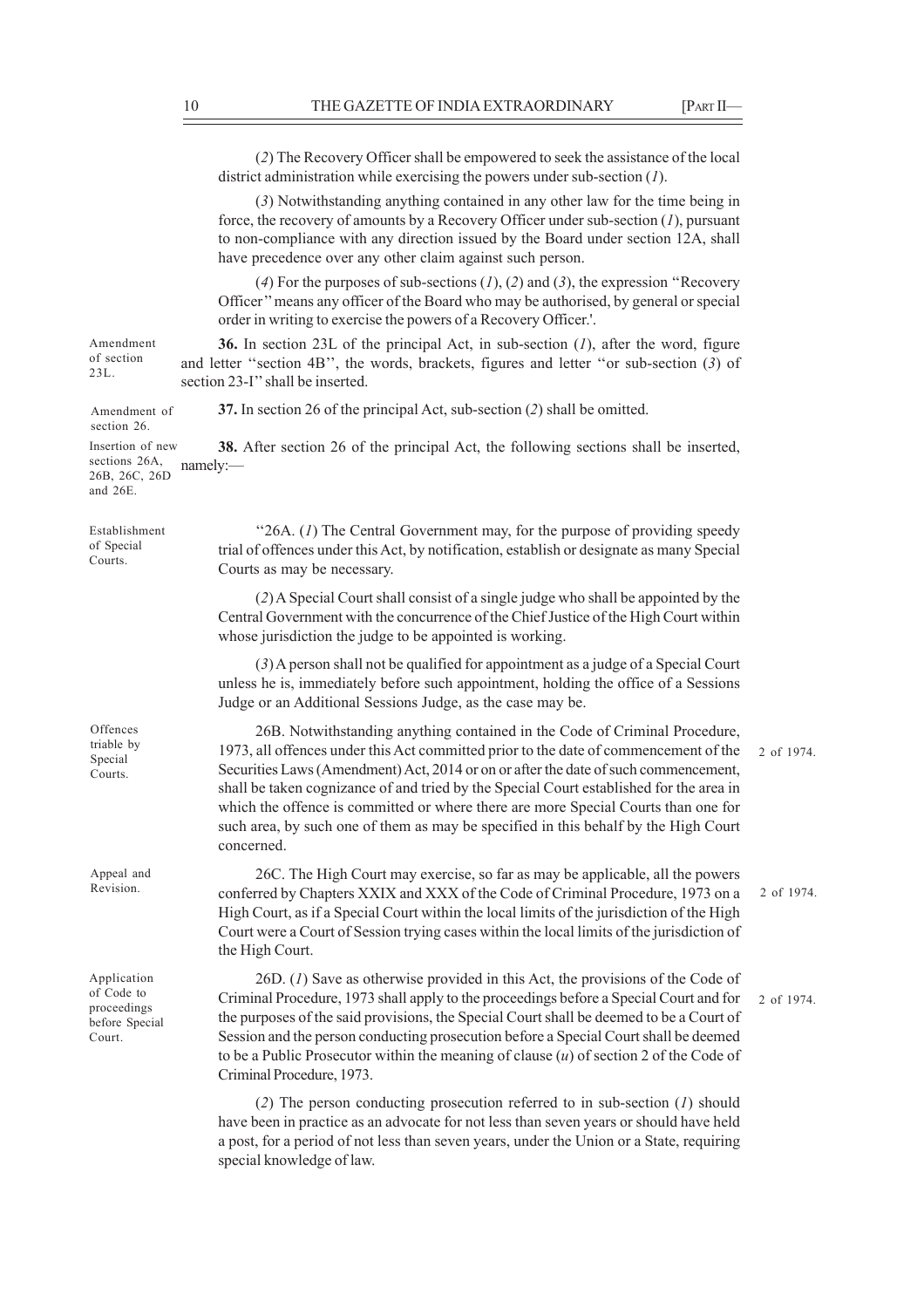2 of 1974.

22 of 1996.

26E. Any offence committed under this Act, which is triable by a Special Court shall, until a Special Court is established, be taken cognizance of and tried by a Court of Session exercising jurisdiction over the area, notwithstanding anything contained in the Code of Criminal Procedure, 1973:

Provided that nothing contained in this section shall affect the powers of the High Court under section 407 of the Code to transfer any case or class of cases taken cognizance by a Court of Session under this section.''.

**39.** In section 31 of the principal Act, in sub-section (*2*), after clause (*b*), the following clauses shall be inserted, namely:—

 $f(c)$  the terms determined by the Board for settlement of proceedings under sub-section (*2*) of section 23JA;

(*d*) any other matter which is required to be, or may be, specified by regulations or in respect of which provision is to be made by regulations.''.

**40.** After section 31 of the prinipal Act, the following section shall be inserted, namely:—

''32. Any act or thing done or purporting to have been done under the principal Act, in respect of settlement of administrative and civil proceedings, shall, for all purposes, be deemed to be valid and effective as if the amendments made to the principal Act had been in force at all material times.''.

#### CHAPTER IV

#### AMENDMENTS TO THE DEPOSITORIES ACT, 1996

**41.** In section 19 of the Depositories Act, 1996 (hereafter in this Chapter referred to as the principal Act), the following *Explanation* shall be inserted, namely:—

''*Explanation*.— For the removal of doubts, it is hereby declared that power to issue directions under this section shall include and always be deemed to have been included the power to direct any person, who made profit or averted loss by indulging in any transaction or activity in contravention of the provisions of this Act or regulations made thereunder, to disgorge an amount equivalent to the wrongful gain made or loss averted by such contravention.''.

**42.** In section 19A of the principal Act, in clauses (*a*), (*b*) and (*c*), for the words ''of one lakh rupees for each day during which such failure continues or one crore rupees, whichever is less'', the words ''which shall not be less than one lakh rupees but which may extend to one lakh rupees for each day during which such failure continues subject to a maximum of one crore rupees'' shall be substituted.

**43.** In section 19B of the principal Act, for the words ''of one lakh rupees for each day during which such failure continues or one crore rupees, whichever is less'', the words ''which shall not be less than one lakh rupees but which may extend to one lakh rupees for each day during which such failure continues subject to a maximum of one crore rupees'' shall be substituted.

**44.** In section 19C of the principal Act, for the words ''of one lakh rupees for each day during which such failure continues or one crore rupees, whichever is less'', the words ''which shall not be less than one lakh rupees but which may extend to one lakh rupees for each day during which such failure continues subject to a maximum of one crore rupees'' shall be substituted.

**45.** In section 19D of the principal Act, for the words ''of one lakh rupees for each day during which such failure continues or one crore rupees, whichever is less'', the words ''which shall not be less than one lakh rupees but which may extend to one lakh rupees for each day during which such failure continues subject to a maximum of one crore rupees'' shall be substituted.

**46.** In section 19E of the principal Act, for the words ''of one lakh rupees for each day during which such failure continues or one crore rupees, whichever is less'', the words ''which shall not be less than one lakh rupees but which may extend to one lakh rupees for each day during which such failure continues subject to a maximum of one crore rupees'' shall be substituted.

Transitional provisions.

Amendment of section 31.

Insertion of new section 32. Validation of certain acts.

Amendment of section 19.

Amendment of section 19A.

Amendment of section 19B.

Amendment of section 19C.

Amendment of section 19D.

Amendment of section 19E.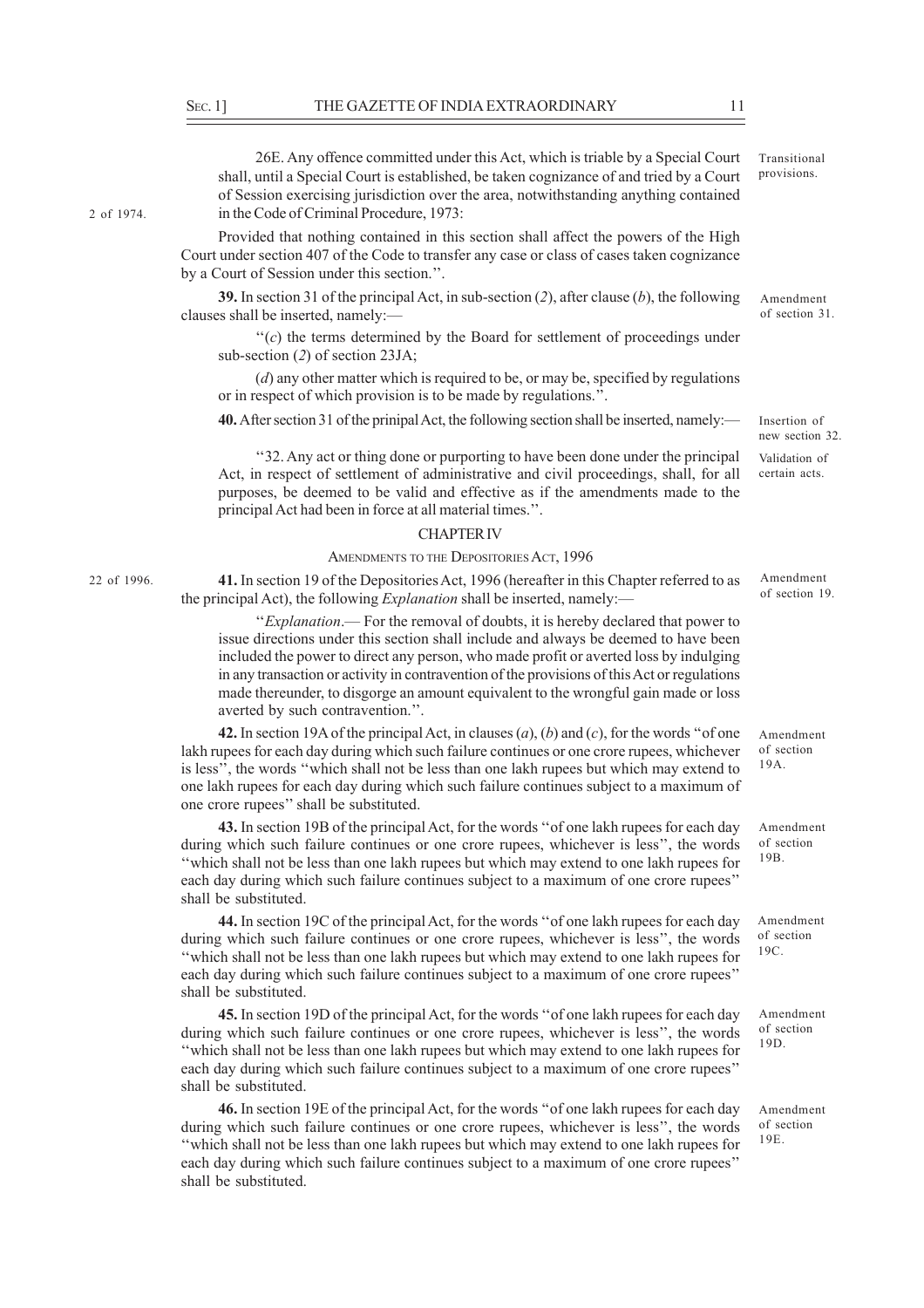| Amendment<br>of section<br>19F.                                   | 47. In section 19F of the principal Act, for the words "of one lakh rupees for each day<br>during which such failure continues or one crore rupees, whichever is less", the words<br>"which shall not be less than one lakh rupees but which may extend to one lakh rupees for<br>each day during which such failure continues subject to a maximum of one crore rupees"<br>shall be substituted.                                                       |             |  |
|-------------------------------------------------------------------|---------------------------------------------------------------------------------------------------------------------------------------------------------------------------------------------------------------------------------------------------------------------------------------------------------------------------------------------------------------------------------------------------------------------------------------------------------|-------------|--|
| Amendment<br>of section<br>19G.                                   | 48. In section 19G of the principal Act, for the words "liable to a penalty which may<br>extend to one crore rupees", the words "liable to a penalty which shall not be less than one<br>lakh rupees but which may extend to one crore rupees" shall be substituted.                                                                                                                                                                                    |             |  |
| Amendment<br>οf<br>section19H.                                    | 49. In section 19H of the principal Act, after sub-section (2), the following sub-section<br>shall be inserted, namely:-                                                                                                                                                                                                                                                                                                                                |             |  |
|                                                                   | " $(3)$ The Board may call for and examine the record of any proceedings under<br>this section and if it considers that the order passed by the adjudicating officer is<br>erroneous to the extent it is not in the interests of the securities market, it may, after<br>making or causing to be made such inquiry as it deems necessary, pass an order<br>enhancing the quantum of penalty, if the circumstances of the case so justify:               |             |  |
|                                                                   | Provided that no such order shall be passed unless the person concerned has<br>been given an opportunity of being heard in the matter:                                                                                                                                                                                                                                                                                                                  |             |  |
|                                                                   | Provided further that nothing contained in this sub-section shall be applicable<br>after an expiry of a period of three months from the date of the order passed by the<br>adjudicating officer or disposal of the appeal under section 23A, whichever is earlier.".                                                                                                                                                                                    |             |  |
| Insertion of<br>new section<br>$19$ -IA.                          | 50. After section 19-I of the principal Act, the following section shall be inserted and<br>shall be deemed to have been inserted with effect from the 20th day of April, 2007, namely:—                                                                                                                                                                                                                                                                |             |  |
| Settlement<br>of Adminis-<br>trative and<br>Civil<br>Proceedings. | "19-IA. $(I)$ Notwithstanding anything contained in any other law for the time<br>being in force, any person, against whom any proceedings have been initiated or may<br>be initiated under section 19 or section 19H, as the case may be, may file an application<br>in writing to the Board proposing for settlement of the proceedings initiated or to be<br>initiated for the alleged defaults.                                                     |             |  |
|                                                                   | (2) The Board may, after taking into consideration the nature, gravity and impact<br>of defaults, agree to the proposal for settlement, on payment of such sum by the<br>defaulter or on such other terms as may be determined by the Board in accordance with<br>the regulations made under the Securities and Exchange Board of India Act, 1992.                                                                                                      | 15 of 1992. |  |
|                                                                   | (3) For the purpose of settlement under this section, the procedure as specified<br>by the Board under the Securities and Exchange Board of India Act, 1992 shall apply.                                                                                                                                                                                                                                                                                | 15 of 1992. |  |
|                                                                   | (4) No appeal shall lie under section 23A against any order passed by the Board<br>or the adjudicating officer under this section.".                                                                                                                                                                                                                                                                                                                    |             |  |
| Insertion of<br>new section<br>$19$ -IB.                          | 51. After section 19-IA of the principal Act as so inserted, the following section shall<br>be inserted, namely:-                                                                                                                                                                                                                                                                                                                                       |             |  |
| Recovery of<br>amounts.                                           | $'19$ -IB. (1) If a person fails to pay the penalty imposed by the adjudicating officer<br>or fails to comply with a direction of disgorgement order issued under section 19 or<br>fails to pay any fees due to the Board, the Recovery Officer may draw up under his<br>signature a statement in the specified form specifying the amount due from the person<br>(such statement being hereafter in this Chapter referred to as certificate) and shall |             |  |

(*a*) attachment and sale of the person's movable property;

proceed to recover from such person the amount specified in the certificate by one or

(*b*) attachment of the person's bank accounts;

more of the following modes, namely: —

(*c*) attachment and sale of the person's immovable property;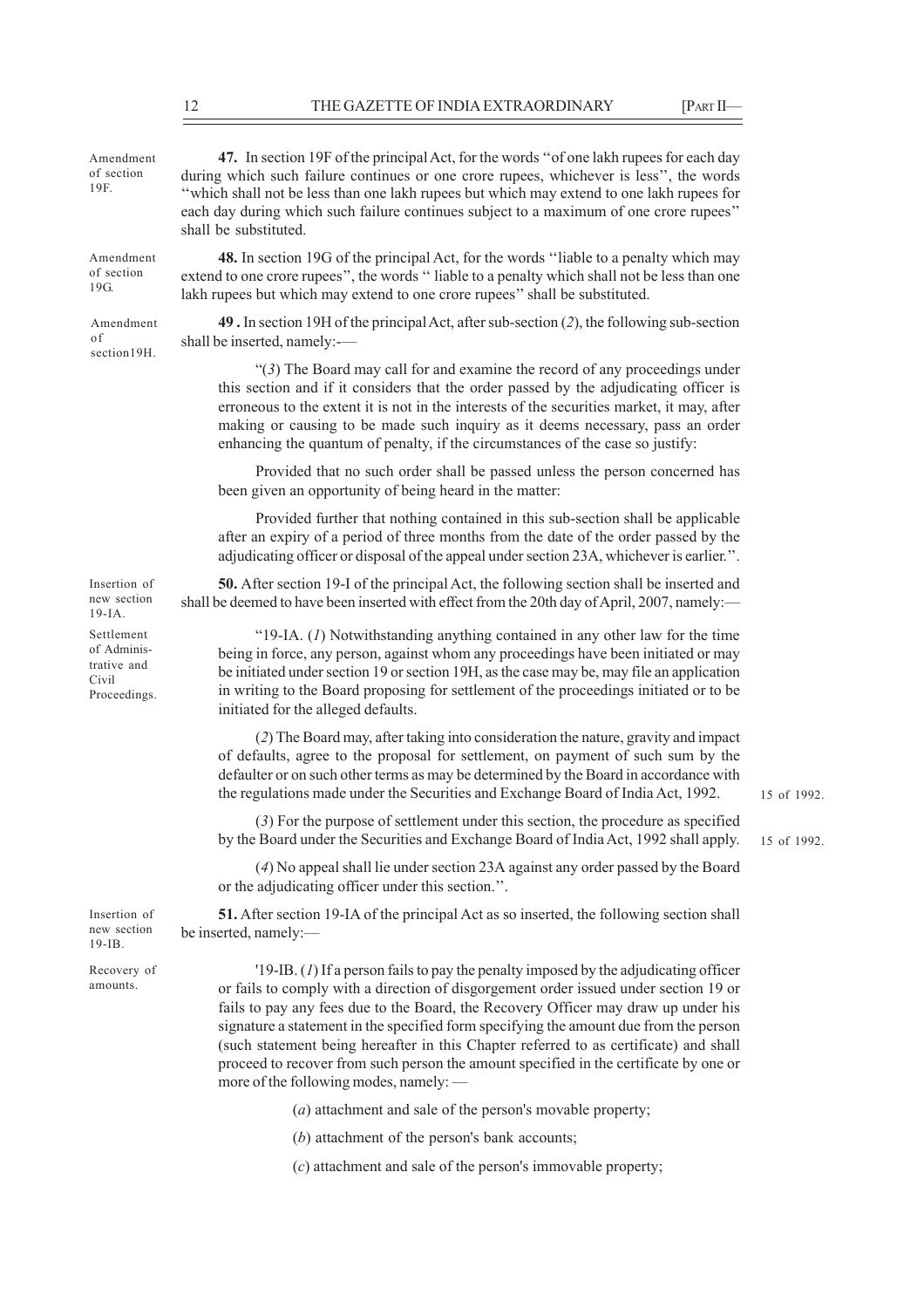(*d*) arrest of the person and his detention in prison; (*e*) appointing a receiver for the management of the person's movable and immovable properties, and for this purpose, the provisions of sections 220 to 227, 228A, 229, 232, the Second and Third Schedules to the Income-tax Act, 1961 and the Income-tax (Certificate Proceedings) Rules, 1962, as in force from time to time, in so far as may be, apply with necessary modifications as if the said provisions and the rules thereunder were the provisions of this Act and referred to the amount due under this Act instead of to income-tax under the Income-tax Act, 1961. *Explanation* 1.— For the purposes of this sub-section, the person's movable or immovable property or monies held in bank accounts shall include any property or monies held in bank accounts which has been transferred, directly or indirectly on or after the date when the amount specified in certificate had become due, by the person to his spouse or minor child or son's wife or son's minor child, otherwise than for adequate consideration, and which is held by, or stands in the name of, any of the persons aforesaid; and so far as the movable or immovable property or monies held in bank accounts so transferred to his minor child or his son's minor child is concerned, it shall, even after the date of attainment of majority by such minor child or son's minor child, as the case may be, continue to be included in the person's movable or immovable property or monies held in bank accounts for recovering any amount due from the person under this Act. *Explanation* 2. — Any reference under the provisions of the Second and Third Schedules to the Income-tax Act, 1961 and the Income-tax (Certificate Proceedings) Rules, 1962 to the assessee shall be construed as a reference to the person specified in the certificate. *Explanation* 3. — Any reference to appeal in Chapter XVIID and the Second Schedule to the Income-tax Act, 1961, shall be construed as a reference to appeal before the Securities Appellate Tribunal under section 23A of this Act. (*2*) The Recovery Officer shall be empowered to seek the assistance of the local district administration while exercising the powers under sub-section (*1*). (*3*) Notwithstanding anything contained in any other law for the time being in force, the recovery of amounts by a Recovery Officer under sub-section (*1*), pursuant to non-compliance with any direction issued by the Board under section 19, shall have precedence over any other claim against such person. 43 of 1961. 43 of 1961.

> (*4*) For the purposes of sub-sections (*1*), (*2*) and (*3*), the expression ''Recovery Officer'' means any officer of the Board who may be authorised, by general or special order in writing, to exercise the powers of a Recovery Officer.

**52.** In section 22 of the principal Act, sub-section (*2*) shall be omitted.

**53.** After section 22B of the principal Act, the following sections shall be inserted, namely:—

Insertion of new sections 22C, 22D, 22E, 22F and  $22G$ 

Amendment of section 22.

Establishment of Special Courts.

"22C. (*1*) The Central Government may, for the purpose of providing speedy trial of offences under this Act, by notification, establish or designate as many Special Courts as may be necessary.

(*2*) A Special Court shall consist of a single judge who shall be appointed by the Central Government with the concurrence of the Chief Justice of the High Court within whose jurisdiction the judge to be appointed is working.

43 of 1961.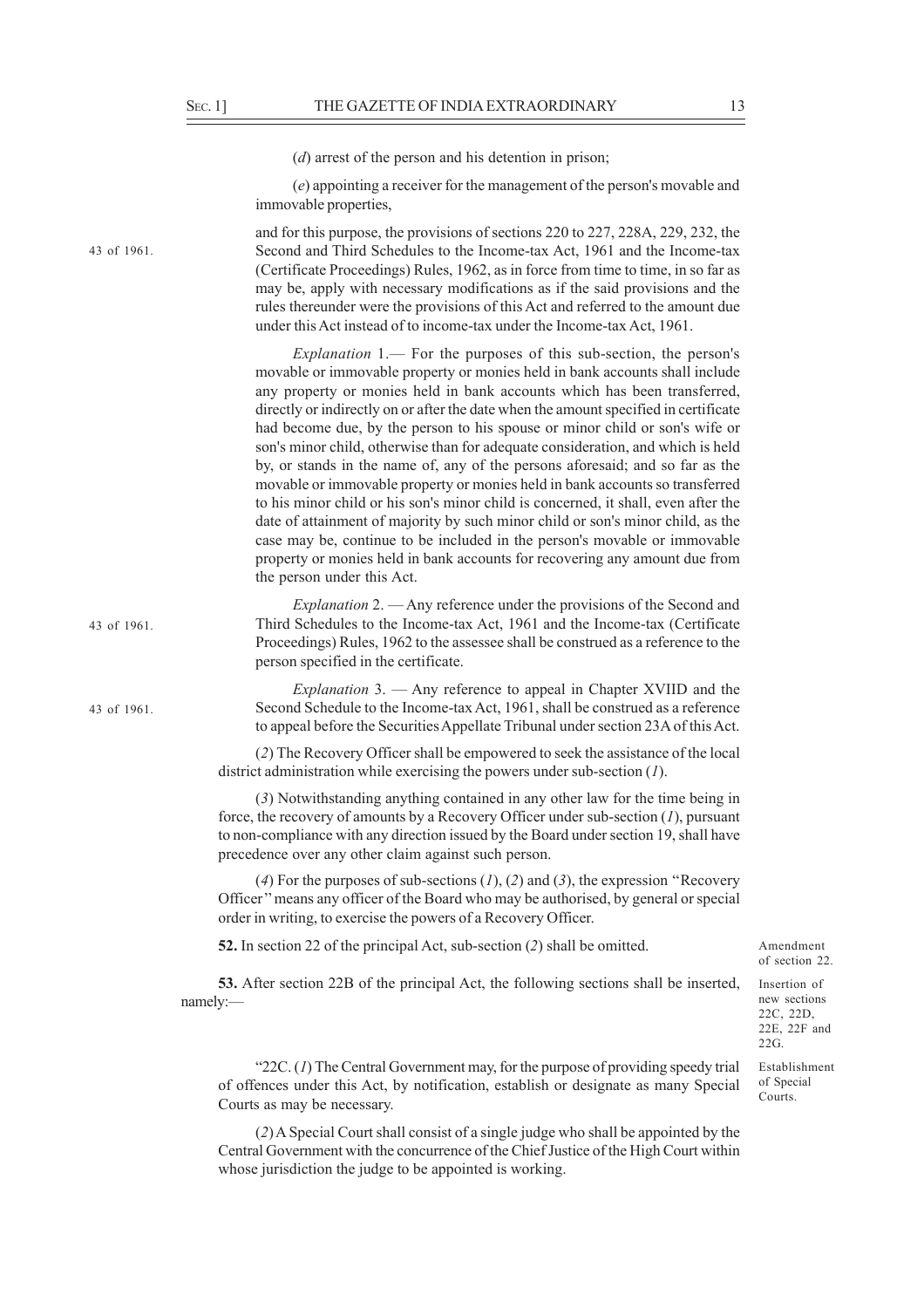(*3*) A person shall not be qualified for appointment as a judge of a Special Court unless he is, immediately before such appointment, holding the office of a Sessions Judge or an Additional Sessions Judge, as the case may be. 22D. Notwithstanding anything contained in the Code of Criminal Procedure, 1973, all offences under this Act committed prior to the date of commencement of the Securities Laws (Amendment) Act, 2014 or on or after the date of such commencement, shall be taken cognizance of and tried by the Special Court established for the area in which the offence is committed or where there are more Special Courts than one for such area, by such one of them as may be specified in this behalf by the High Court concerned. 22E. The High Court may exercise, so far as may be applicable, all the powers conferred by Chapters XXIX and XXX of the Code of Criminal Procedure, 1973 on a High Court, as if a Special Court within the local limits of the jurisdiction of the High Court were a Court of Session trying cases within the local limits of the jurisdiction of the High Court. 22F. (*1*) Save as otherwise provided in this Act, the provisions of the Code of Criminal Procedure, 1973 shall apply to the proceedings before a Special Court and for the purposes of the said provisions, the Special Court shall be deemed to be a Court of Session and the person conducting prosecution before a Special Court shall be deemed to be a Public Prosecutor within the meaning of clause (*u*) of section 2 of the Code of Criminal Procedure, 1973. (*2*) The person conducting prosecution referred to in sub-section (*1*) should have been in practice as an advocate for not less than seven years or should have held a post, for a period of not less than seven years, under the Union or a State, requiring special knowledge of law. 22G. Any offence committed under this Act, which is triable by a Special Court shall, until a Special Court is established, be taken cognizance of and tried by a Court of Session exercising jurisdiction over the area, notwithstanding anything contained in the Code of Criminal Procedure, 1973: Provided that nothing contained in this section shall affect the powers of the High Court under section 407 of the Code to transfer any case or class of cases taken cognizance by a Court of Session under this section.''. **54.** In section 23A of the principal Act, sub-section (*2*) shall be omitted. **55.** In section 25 of the principal Act, in sub-section (*2*), after clause (*g*), the following clauses shall be inserted, namely:— ''(*h*) the terms determined by the Board for settlement of proceedings under subsection (*2*) of section 19-IA; (*i*) any other matter which is required to be, or may be, specified by regulations or in respect of which provision to be made by regulations.''. **56.** After section 30 of the principal Act, the following section shall be inserted, namely:— "30A. Any act or thing done or purporting to have been done under the principal Act, in respect of settlement of administrative and civil proceedings, shall, for all purposes, be deemed to be valid and effective as if the amendments made to the principal Act had been in force at all material times.''. 2 of 1974. 2 of 1974. 2 of 1974. 2 of 1974. **Offences** triable by Special Courts. Appeal and revision. Application of Code to proceedings before Special Court. Transitional provisions. Amendment of section  $23A$ Insertion of new section 30A. Validation of certain acts. Amendment of section 25.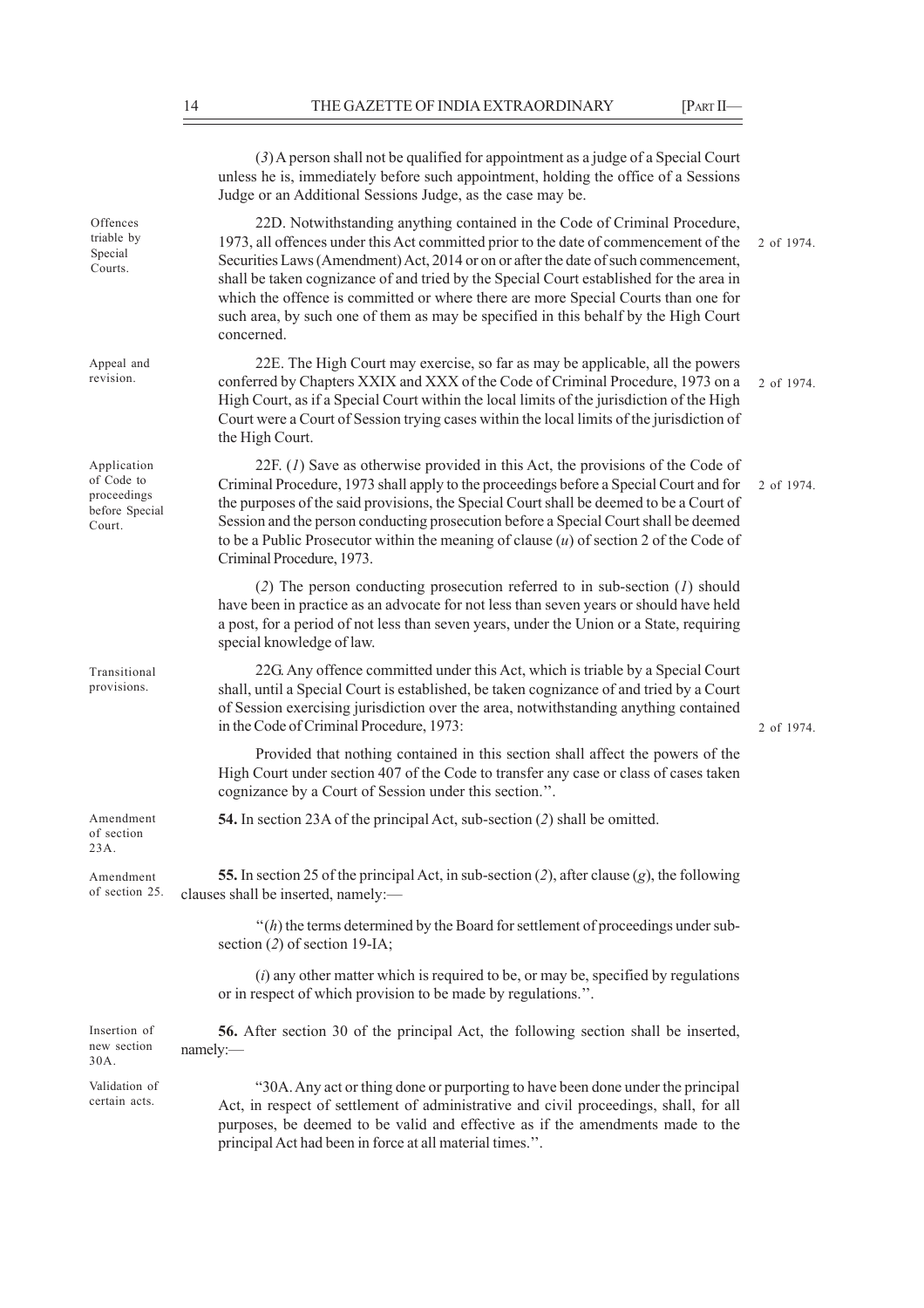Ord. 2 of 2014.

**57.** Notwithstanding the fact that the Securities Laws (Amendment) Ordinance, 2014 has ceased to operate, anything done or any action taken or purported to have been done or taken under the provisions of the said Ordinance shall be deemed to have been done or taken under the corresponding provisions of this Act as if such provisions had been in force at all material times. Validation and savings. **————**

> DR. SANJAY SINGH, *Secretary to the Govt. of India*.

# **CORRIGENDA**

**————**

In the Andhra Pradesh Reorganisation Act, 2014 (6 of 2014) as published in the Gazette of India, Extraordinary, Part II, Section 1, Issue No. 6, dated the 1st March, 2014,—

| No.            | Page Column    | Line(s)<br>No. | for                                                                                                                                                  | Read                                                                                                                                                 |
|----------------|----------------|----------------|------------------------------------------------------------------------------------------------------------------------------------------------------|------------------------------------------------------------------------------------------------------------------------------------------------------|
| $\overline{c}$ |                | 28             | "Rangareddi"                                                                                                                                         | "Ranga Reddy"                                                                                                                                        |
| 5              |                | 10             | "sub-section $(I)$ "                                                                                                                                 | "sub-section $(1)$ of section 17"                                                                                                                    |
| 21             |                | 41             | "terms clause"                                                                                                                                       | "terms of clause"                                                                                                                                    |
| 25             |                | 3              | "oppointed"                                                                                                                                          | "appointed"                                                                                                                                          |
| 26             |                | 19             | "section 102"                                                                                                                                        | "section 101"                                                                                                                                        |
| 28             |                | 25             | "2014"                                                                                                                                               | "2013"                                                                                                                                               |
| 36             | 1              | 32             | "129. Pulivendla"                                                                                                                                    | "129. Pulivendula,"                                                                                                                                  |
| 36             | $\overline{2}$ | 32             | "Pulivendla;"                                                                                                                                        | "Pulivendula."                                                                                                                                       |
| 39             | $\overline{2}$ | 21             | "47-Mandapeta."                                                                                                                                      | "48-Mandapeta."                                                                                                                                      |
| 40             | $\overline{2}$ | 5              | "129-Pulivendla"                                                                                                                                     | "129-Pulivendula"                                                                                                                                    |
| 42             |                | 11             | "5-DISTRICT: RANGAREDDI"                                                                                                                             | "5—DISTRICT: RANGA REDDY"                                                                                                                            |
| 46             | 1 and $2$      | 34, 35         | "4. NIZAMABAD 1-Armur,<br>2-Bodhan<br>3-Nizamabad (Urban), 4-Nizamabad<br>(Rural), 5-Balkonda, 6-Koratla and<br>7-Jagtial."                          | "4. NIZAMABAD 11-Armur,<br>12-Bodhan<br>17-Nizamabad (Urban),<br>18-Nizamabad<br>(Rural), 19-Balkonda, 20-Koratla and<br>21-Jagtial."                |
| 46             | $1$ and $2$    | 38 to 42       | "6. MEDAK 8-Siddipet, 9-Medak,<br>10-Narsapur, 11-Sangareddy,<br>12-Patancheru, 13-Dubbak and<br>14-Gajwel.                                          | "6. MEDAK 33-Siddipet, 34-Medak,<br>37-Narsapur, 39-Sangareddy,<br>40-Patancheru, 41-Dubbak and<br>42-Gajwel.                                        |
|                |                |                | 7. MALKAJGIRI 15-Medchal,<br>16-Malkajgiri, 17-Qutbullapur,<br>18-Kukatpalle, 19-Uppal,<br>20-Lal Bahadur Nagar and<br>21-Secunderabad Cantt. (SC)." | 7. MALKAJGIRI 43-Medchal,<br>44-Malkajgiri, 45-Qutbullapur,<br>46-Kukatpalle, 47-Uppal,<br>49-Lal Bahadur Nagar and<br>71-Secunderabad Cantt. (SC)." |
| 46             | 1 and $2$      |                | 45 to 49 "9. HYDERABAD 22-Malakpet,<br>23-Karwan, 24-Goshamahal,<br>25-Charminar, 26-Chandrayangutta,<br>27-Yakutpura and 28-Bahadurpura.            | "9. HYDERABAD 58-Malakpet,<br>64-Karwan, 65-Goshamahal,<br>66-Charminar, 67-Chandrayangutta,<br>68-Yakutpura and 69-Bahadurpura.                     |
|                |                |                | 10. CHEVELLA 29-Maheswaram,<br>30-Rajendranagar,<br>31-Serilingampally,<br>32-Chevella (SC), 33-Pargi,<br>34-Vicarabad(SC) and 35-Tandur."           | 10. CHEVELLA 50-Maheswaram,<br>51-Rajendranagar,<br>52-Serilingampally,<br>53-Chevella (SC), 54-Pargi,<br>55-Vicarabad(SC) and 56-Tandur."           |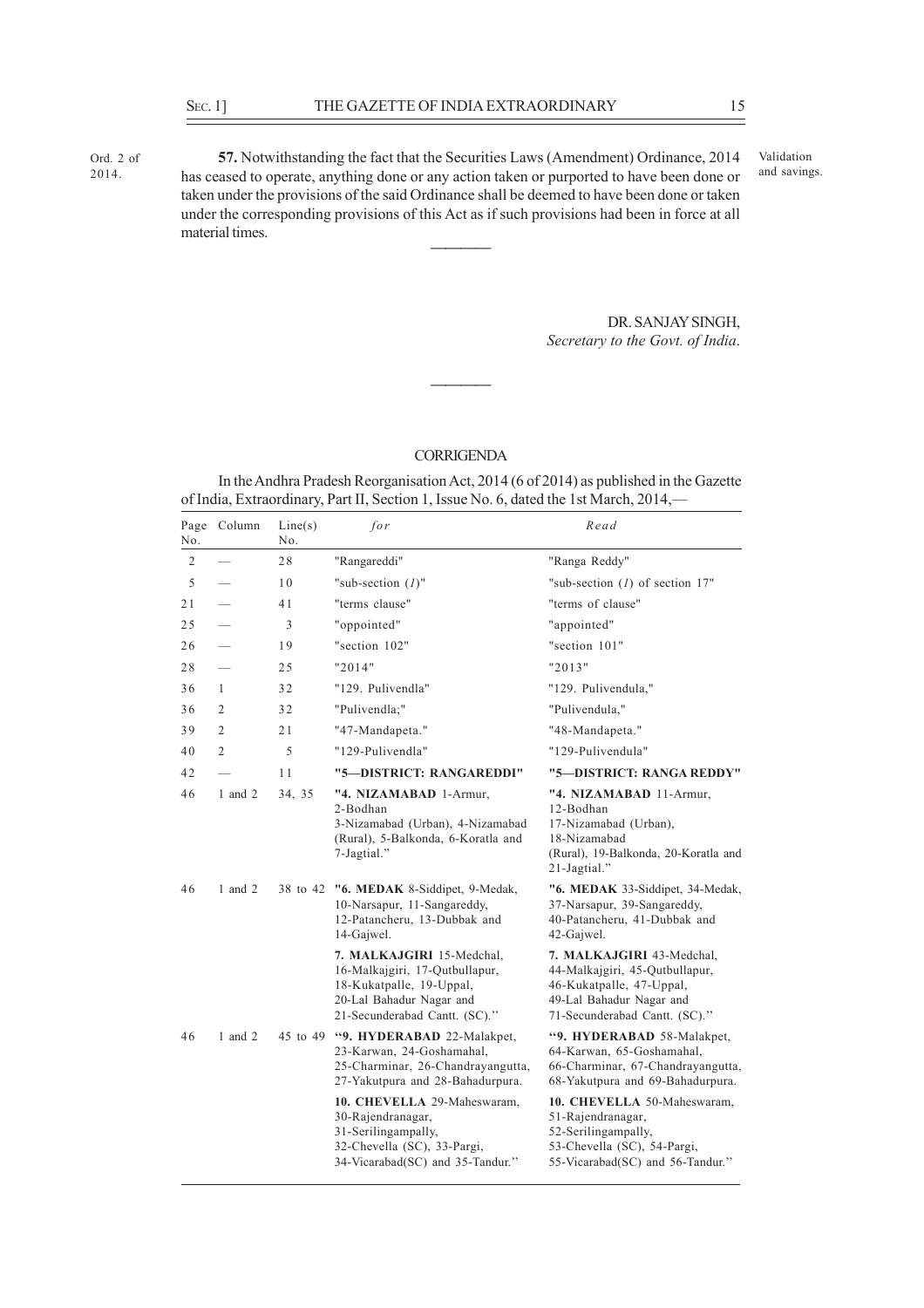f

| Page<br>No. | Column                   | Line(s)<br>No. | for                                                                                                                                                                                 | Read                                                                                                                                                                             |
|-------------|--------------------------|----------------|-------------------------------------------------------------------------------------------------------------------------------------------------------------------------------------|----------------------------------------------------------------------------------------------------------------------------------------------------------------------------------|
| 47          | 1 and $2$                | $2$ to $4$     | "11. MAHBUBNAGAR<br>36-Kodangal,<br>37-Narayanpet, 38-Mahbubnagar,<br>39-Jadcherla, 40-Devarkadra,<br>41-Makthal and 42-Shadnagar."                                                 | "11. MAHBUBNAGAR<br>72-Kodangal,<br>73-Narayanpet,<br>74-Mahbubnagar,<br>75-Jadcherla, 76-Devarkadra,<br>77-Makthal and<br>84-Shadnagar."                                        |
| 47          | 1 and $2$                | 8 to 10        | "13. NALGONDA 43-Devarakonda<br>(ST), 44-Nagarjuna Sagar, 45-Mirya-<br>laguda, 46-Huzurnagar, 47-Kodad,<br>48-Suryapet and 49-Nalgonda."                                            | "13. NALGONDA<br>86-Devarakonda (ST).<br>87-Nagarjuna Sagar,<br>88-Miryalaguda,<br>89-Huzurnagar, 90-Kodad,<br>91-Suryapet and<br>92-Nalgonda."                                  |
| 47          | 1 and $2$                |                | 14 to 16 "15. WARANGAL (SC)<br>50-Ghanpur (Station) (SC),<br>51-Palakurthi,<br>52-Parkal,<br>53-Warangal West,<br>54-Warangal East,<br>55-Wardhannapet (SC) and<br>56-Bhupalpalle." | "15. WARANGAL (SC)<br>99-Ghanpur (Station) (SC),<br>100-Palakurthi,<br>104-Parkal,<br>105-Warangal West,<br>106-Warangal East,<br>107-Wardhannapet (SC) and<br>108-Bhupalpalle." |
| 47          | 1 and $2$                |                | 20 to 22 "17. Khammam<br>57-Khammam,<br>58-Palair, 59-Madhira<br>$(SC)$ .<br>60-Wyra (ST), 61-Sathupalle<br>$(SC)$ ,<br>62-Kothagudem and 63-Aswaraopeta<br>$(ST)$ ."               | "17. Khammam<br>112-Khammam,<br>113-Palair, 114-Madhira<br>(SC),<br>115-Wyra (ST),<br>116-Sathupalle (SC),<br>117-Kothagudem and<br>118-Aswaraopeta<br>$(ST)$ ."                 |
| 48          | 2                        | 30             | "Prakasam-Nellore-Chittor"                                                                                                                                                          | "Prakasam-Nellore-Chittoor"                                                                                                                                                      |
| 53          | $\overline{\phantom{a}}$ | 15             | "Holya"                                                                                                                                                                             | "Holva"                                                                                                                                                                          |
| 59          | 3                        | 17             | "Prishrama"                                                                                                                                                                         | "Parishrama"                                                                                                                                                                     |
| 59          | 3                        | 21             | "Prishrama"                                                                                                                                                                         | "Parishrama"                                                                                                                                                                     |
| 60          | 3                        | 26             | "Chaitniyapuri"                                                                                                                                                                     | "Chaitanyapuri"                                                                                                                                                                  |
| 61          | 3                        | 13             | "Sankeshamma"                                                                                                                                                                       | "Samkshema"                                                                                                                                                                      |
| 61          | 3                        | 18             | "Sankeshamma"                                                                                                                                                                       | "Samkshema"                                                                                                                                                                      |
| 61          | 3                        | 45             | "Mehadipatnam"                                                                                                                                                                      | "Mehdipatnam"                                                                                                                                                                    |
| 62          | $\overline{c}$           | 38             | "Paarisharamika"                                                                                                                                                                    | "Paarishramika"                                                                                                                                                                  |
| 63          | 2                        | 3 and 4        |                                                                                                                                                                                     | Omit "to be added"                                                                                                                                                               |
| 63          | 3                        | 26             | "lance"                                                                                                                                                                             | "Lane"                                                                                                                                                                           |
| 63          | 3                        | 33             | "50028"                                                                                                                                                                             | "500028"                                                                                                                                                                         |
| 63          | 3                        | 34             | "Sakshema"                                                                                                                                                                          | "Samkshema"                                                                                                                                                                      |
| 64          | 3                        | 2              | "Sakshema"                                                                                                                                                                          | "Samkshema"                                                                                                                                                                      |
| 64          | 2                        | 11             | "Andhra Pradesh Sagar"                                                                                                                                                              | "Andhra Pradesh Sagara<br>$(Uppara)$ "                                                                                                                                           |
| 64          | $\overline{c}$           | 14             | "Andhra Pradesh Valmiki"                                                                                                                                                            | "Andhra Pradesh Valmiki/<br>Boya"                                                                                                                                                |
| 64          | 2                        | 17             | "Andhra Pradesh Balija"                                                                                                                                                             | "Andhra Pradesh Krishna<br>Balija, Poosala"                                                                                                                                      |
| 64          | 2                        | 20             | "Andhra Pradesh Batraja"                                                                                                                                                            | "Andhra Pradesh Bhattraja"                                                                                                                                                       |
| 64          | 2                        | 24             | "Co-operative Societies Federation<br>Ltd."                                                                                                                                         | "Finance Corporation"                                                                                                                                                            |
| 64          | 2                        | 26             | "Andhra Pradesh Kummari"                                                                                                                                                            | "Andhra Pradesh Kummari<br>Salivahana"                                                                                                                                           |